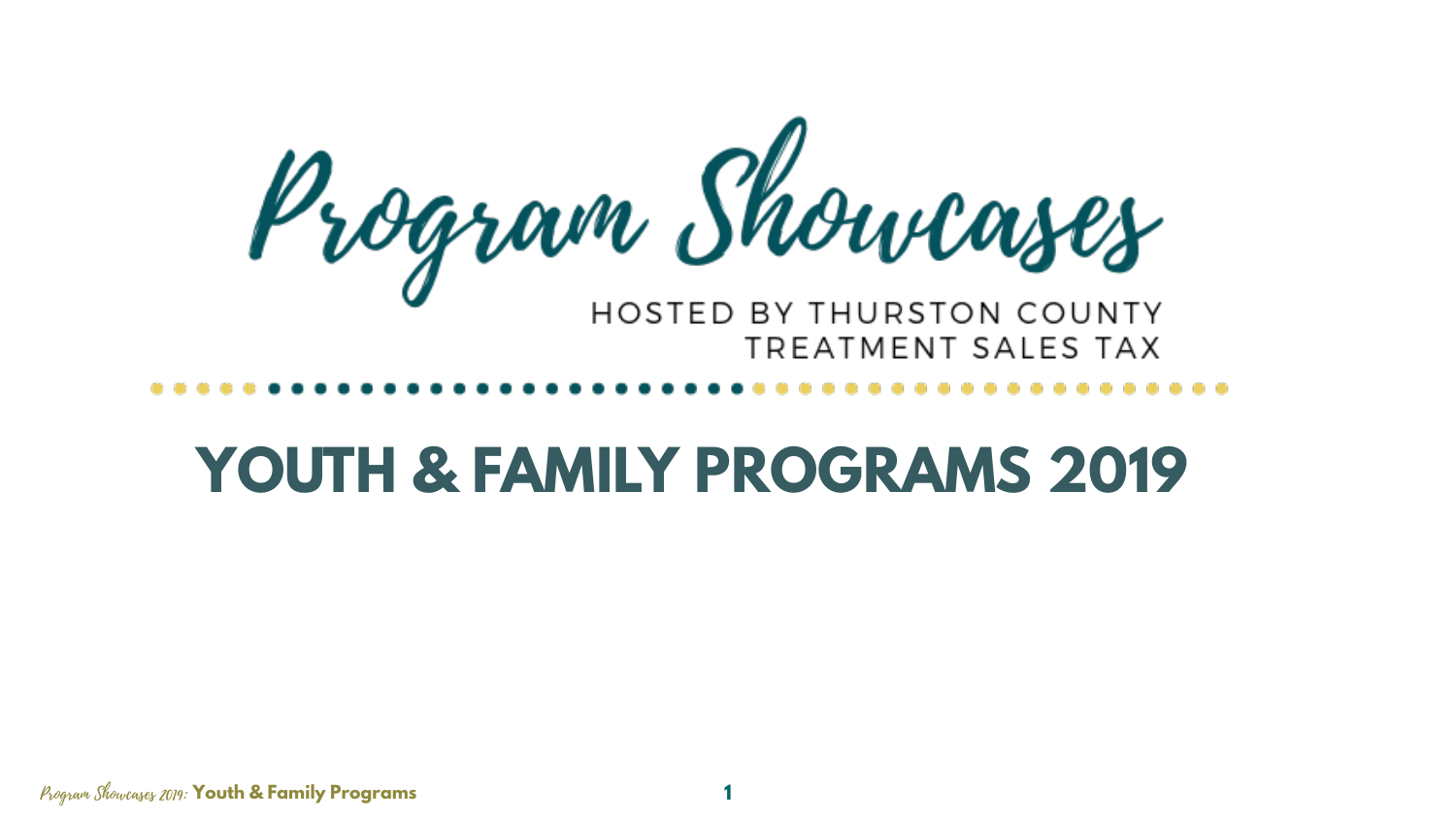# Data Reflections **WRAPAROUND WITH INTENSIVE SERVICES**



- The number of referrals/requests for services continues to increase each year (see annual data).
- We are exceeding State targets for capacity and number served, but still have a large waitlist.
- Although there is variation in outcome scores/percentages, they are trending in the desired direction.
- The "successful exit rate" over the past 4 quarters has stabilized at around 60%, which is positive for this population and the criteria used to measure successful exits.

- Survey response rates have been a challenge. This is not due to lack of effort/strategies, but more likely a reflection of families' level of need. It may make sense to use Behavioral Health Assessment System (BHAS) data starting in 2020. BHAS data has become much more reliable over the past year and captures information for all-Medicaid clients. We will still need to determine how to capture data for the non-Medicaid population.
- As evidenced in the annual data, this program has continued to grow (highest engagement rate in the State). A key factor is the centralized access and WISe Coordination model that is used locally.

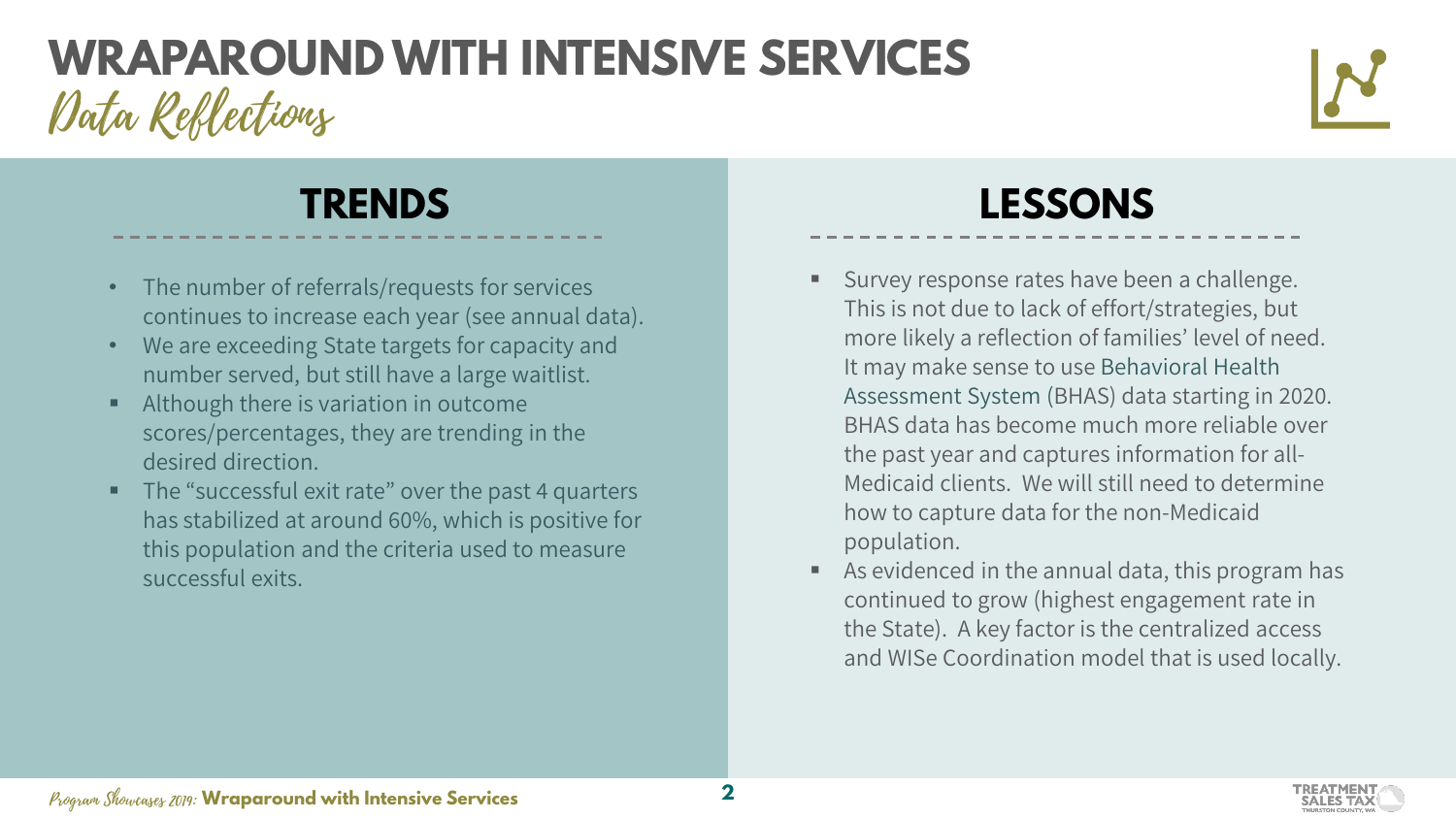# Highlights **WRAPAROUND WITH INTENSIVE SERVICES**



*L*<br>※ROSE

- $\blacksquare$  Excellent community partnerships
- Client choice CCS Family-driven; CYS Transitional Age Youth
- Increased Thurston-Mason capacity and number served ~ 60 slots in 2014; 200+ slots in 2019
- TST funding allows continuity of care ~ juvenile detention, hospitalization, etc.
- Strong clinical outcomes: SDQ scores, arrest rates, suicidality, aggression, property damage, emotional/behavioral problems, school success, CANS scores



- Improved data reporting through Behavioral Health Assessment System (BHAS)
- **Increased training/support for Autism/IDD population**
- Expanded SUD/Co-occurring workforce
- Expanded services for the Behavioral Rehabilitation Services population (30 new slots)
- Explore with MCOs strategies to preserve the current centralized access and WISe Coordination model that has been proven to be effective



- The wait time for non-Medicaid clients is exceptionally long
- Transition to Fully Integrated Managed Care (FIMC) puts our centralized access and WISe coordination model at risk
- Workforce shortage continues to impact capacity and wait times at CYS
- Our program expertise in serving youth with Autism/IDD diagnoses is work in progress

#### **BLANK CHECK EXERCISE**

- Prioritize funding for additional non-Medicaid slots that will shorten the wait time and keep more youth in home/community
- Prioritize funding to sustain the WISe centralized access and coordination model currently in place



#### Program Showcases 2019: **Wraparound with Intensive Services**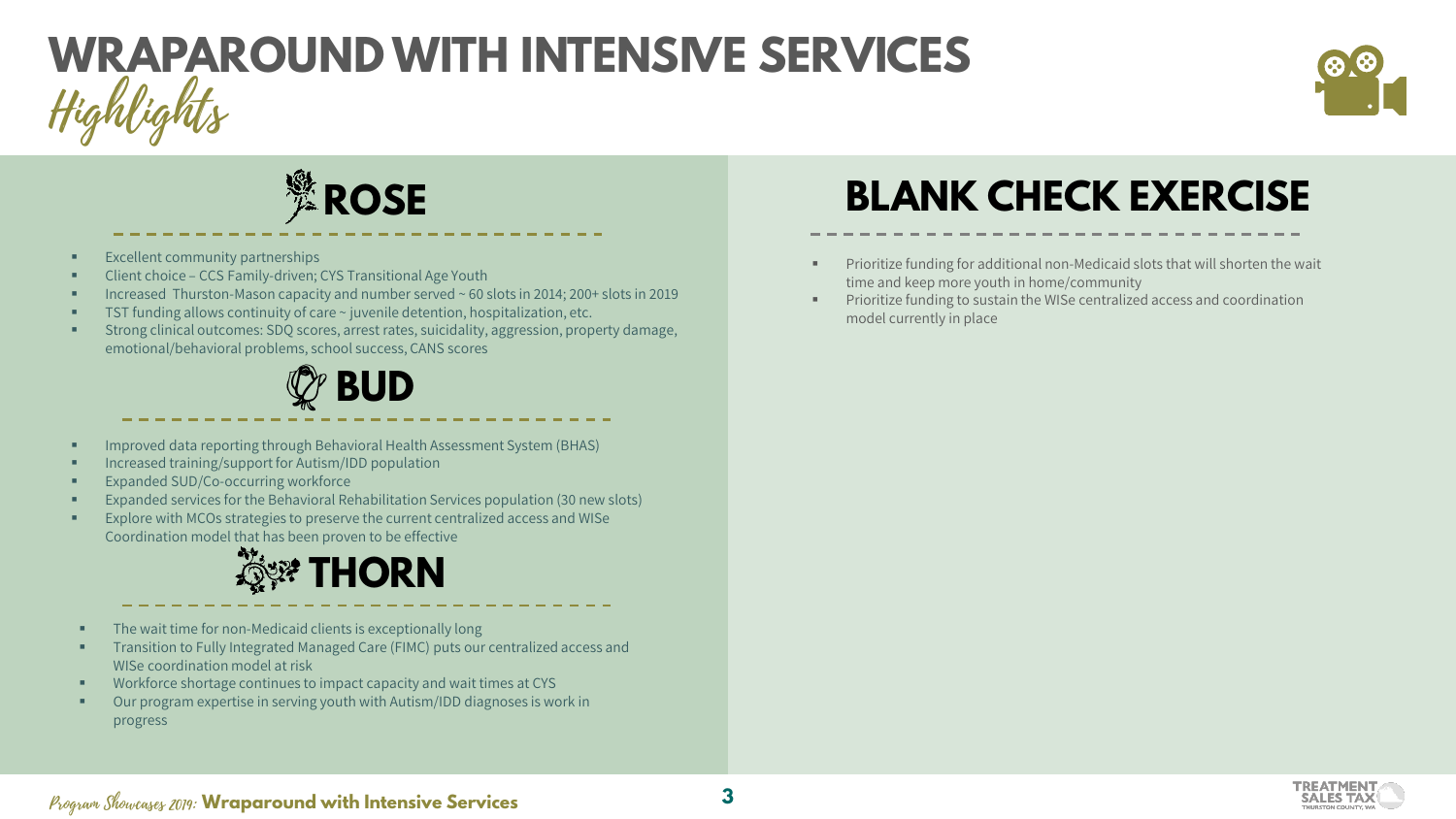## Data Reflections **CHILDREN'S MOBILE CRISIS**



- The number of youth served by the Children's Mobile Crisis program in 2019 (273 duplicated) was an increase of 26.4% over the same reporting period in 2018 (201 duplicated) with the addition of Treatment Sales Tax funding.
- 37.7% (103) of the youth referred in 2019 were non-Medicaid and would not have been able to access immediate assistance from the program without the help of Thurston County Treatment Sales Tax, which was previously available only to youth with Medicaid.
- The Children's Mobile Crisis program has averaged a 78.4% success rate, demonstrated by treatment completed and/or referral to ongoing services (149 completed/transferred of 190 exits).
- 46 youth who were not receiving behavioral health treatment at first contact were engaged in ongoing, outpatient behavioral health services by the end of their Mobile Crisis intervention.

- The dashboard demonstrates that there are many youth living in Thurston County who are in need of immediate support to prevent self harm and suicidal ideation.
- The Children's Mobile Crisis program, prior to TST funding, was limited to youth with Medicaid. There is a clear need in our community for crisis stabilization and support for all youth, even those who have private insurance or who are uninsured (103 youth in first two quarters).



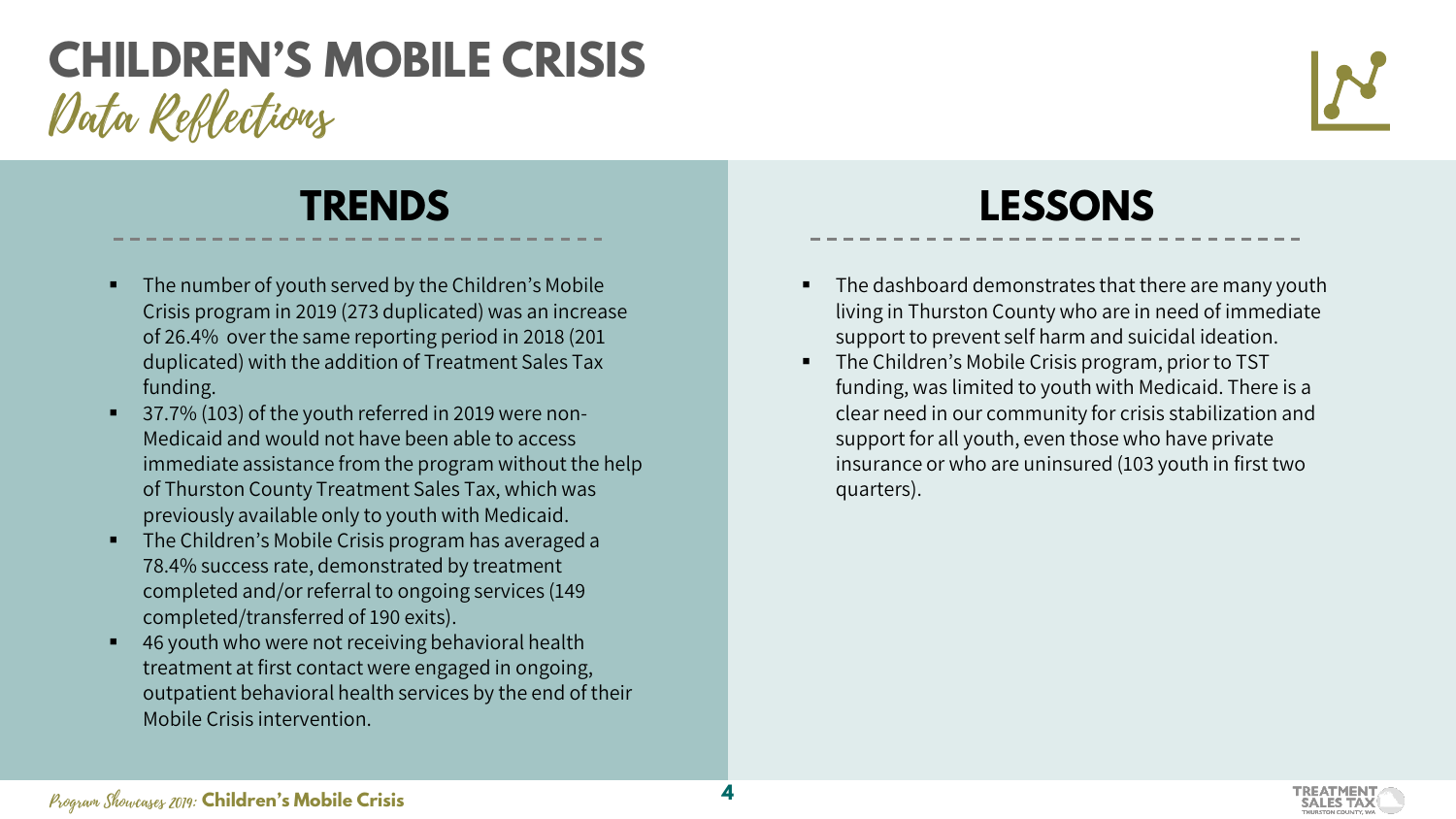# Highlights **CHILDREN'S MOBILE CRISIS**



# **&**ROSE

- The Children's Mobile Crisis Program is serving youth who might otherwise only access support in residential/inpatient programs away from our community.
- The program is now serving clients directly in a primary care physician's group, which is limiting ER visits for these youth. The service is provided in Spanish as well as English.



- We are excited to have added Peer Support to our program, providing an opportunity for families to provide input into services in the community.
- Expanded SUD/Co-occurring workforce
- Increased training/support for youth with Autism/IDD diagnoses



- The increased number of referrals in the spring due to TST funding was intense. Increased funding to add a staff member might be necessary if this trend continues.
- **Transition to Fully Integrated Managed Care (FIMC) puts the extended** stabilization element of the program at risk. We will continue to monitor and notify TST of any impacts.

#### **BLANK CHECK EXERCISE**

 If the number of youth served continues to exceed our projections at implementation, it might be necessary to fund additional staff to meet the demand.





#### Program Showcases 2019: **Children's Mobile Crisis**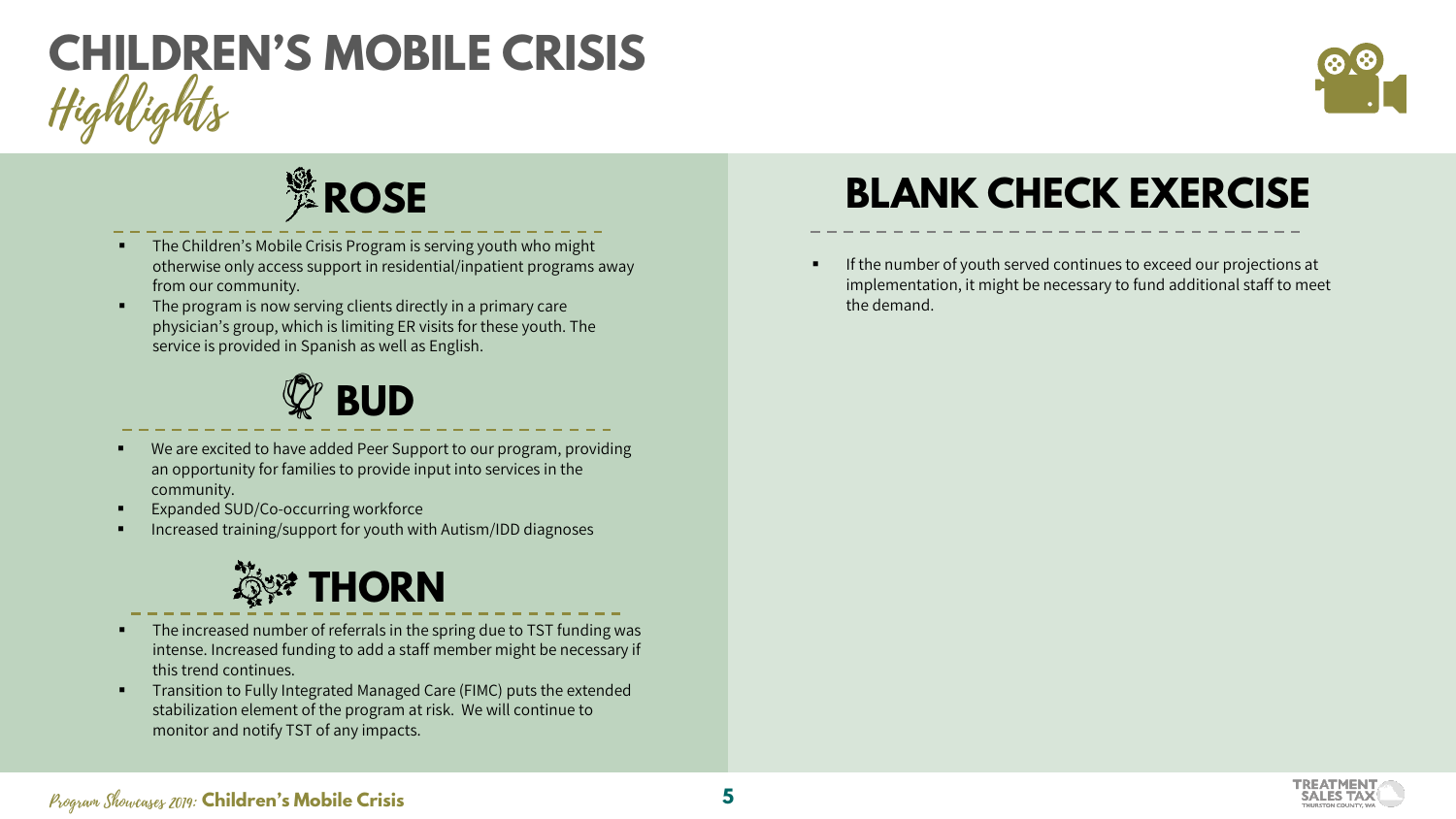#### Data Reflections **STEPS TO WELLNESS**



- The number of unduplicated youth/young adults served 1/1/19 6/30/19 was 48 (data not available on dashboard). The total number served in all of 2018 was 67, indicating that the STW program will likely exceed the number served last year.
- The second quarter 2019 decreases in quarterly caseload, number of interventions, engagement in BH, etc. can be primarily attributed to two factors: 1) the STW therapist was out on medical leave for greater than one month, and 2) Expanded cold weather sheltering capacity is discontinued at the end of March, which significantly decreases the volume of youth/young adults accessing drop-in center and Young Adult Shelter during the second and third quarter.
- An additional change in 2019 Q2 was that a increased number/percentage of youth/young adults were referred to housing as opposed to behavioral health services (e.g., March = 8 referred to BH and 3 to housing; June = 3 referred to BH and 18 to housing). We will monitor to determine if this is a trend or an outlier.
- 2018 STW data demonstrated that over 60% of youth served in STW transitioned to formal Behavioral Health Treatment, 68% reported decreased justice involvement, and 67% reported decreased substance use. Given these are at-risk youth/young adults that are normally difficult to engage in treatment, these are very positive results.

- It's clear that a single full-time therapist is already unable to fully address the needs of all youth/young adults that utilize the Drop-in Center and when the therapist is out for an extended period, it significantly impacts the data.
- Having a clinical therapist on the floor of the Drop-in Center helps to create a safe milieu and an opportunity to link individuals to appropriate behavioral health supports which promote wellness (see number of referrals to BH services). It's also important to keep in mind that this dashboard does not capture linkages to other services/resources that help to stabilize these youth/young adults.
- Case Managers and staff directly benefit from access to trauma informed, clinical consultation from STW therapist as evidenced by increased coordination and referrals.



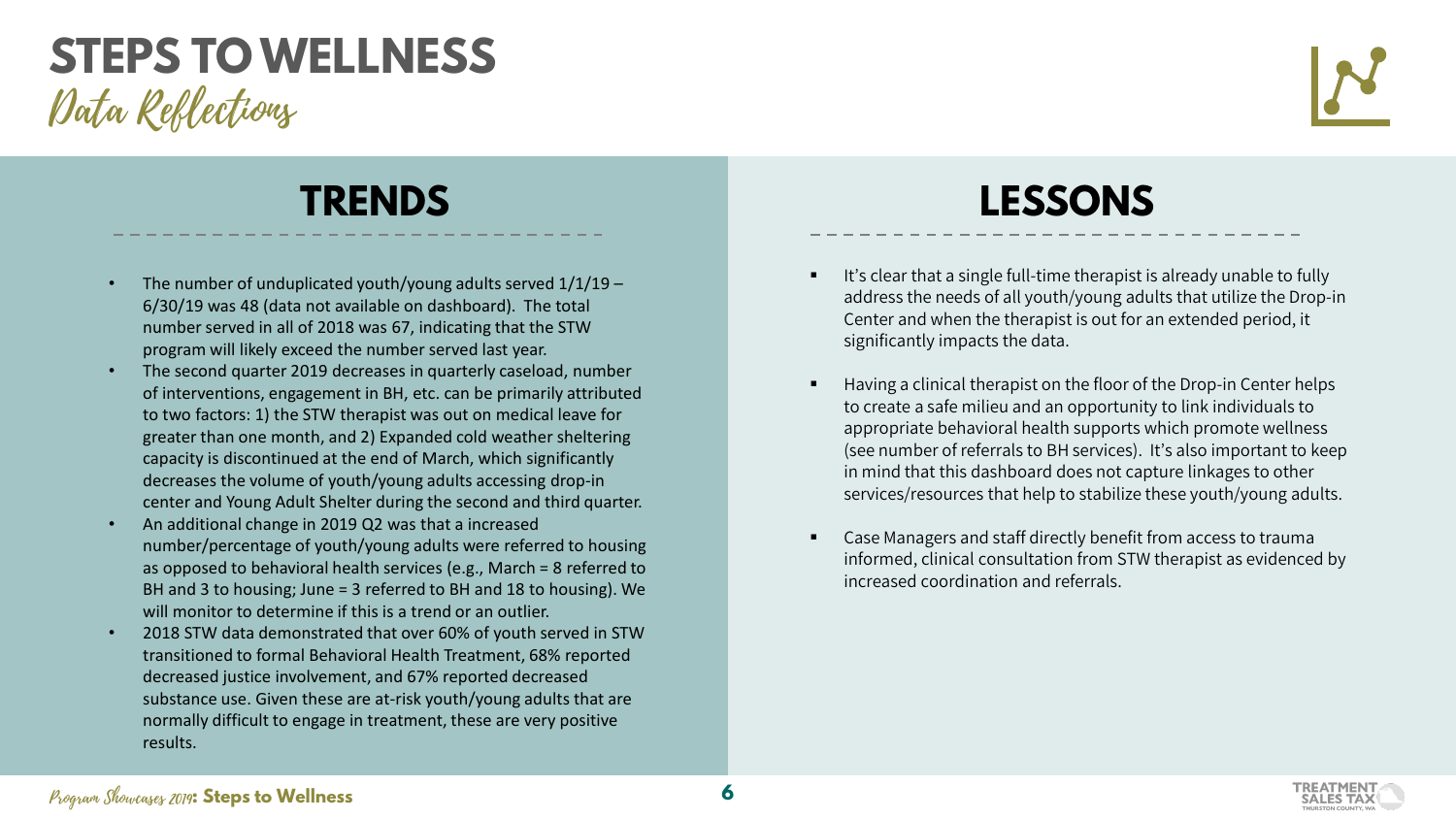



#### **ROSE**

- Serves high percentage of homeless and street dependent youth.
- Immediate, low barrier access to mental health and substance use support (therapist is master's level therapist and Substance Use Disorder Professional trainee).
- 68% decrease in justice involvement in 2018.
- 67% decrease in substance use in 2018.
- On target to serve more youth in 2019 than were served in 2018.
- Provides immediate, brief, evidence based therapeutic interventions to youth in crisis (deescalation, referrals, advocacy, warm hand off to longer term services).

**BUD**

- Overlap of Drop-in Center and Young adult Shelter improves clinical outcomes across both programs.
- Providing training to allied programs to improve coordination of care (Young Adult housing, Haven House).
- Plan to further explore opportunities with MCO and future grant funding.



- Transition to Fully Integrated Managed Care (FIMC) puts program funding at risk.
- Loss of program would result in decreased engagement in services, resulting in increased risk and instability.
- Difficult to capture comprehensive data due to the low barrier nature of the program (results in under reporting of therapeutic supports).
- Common obstacle is lack of appropriate identification to enroll in Medicaid.
- With the overall housing crisis in the community and reduction of homeless sites ( closing of artesian well, parks, reduction of homeless campsites), serving this population presents more challenges.

#### **BLANK CHECK EXERCISE**

At minimum provide additional funding to sustain current level of programing.



#### Program Showcases 2019: **Steps to Wellness**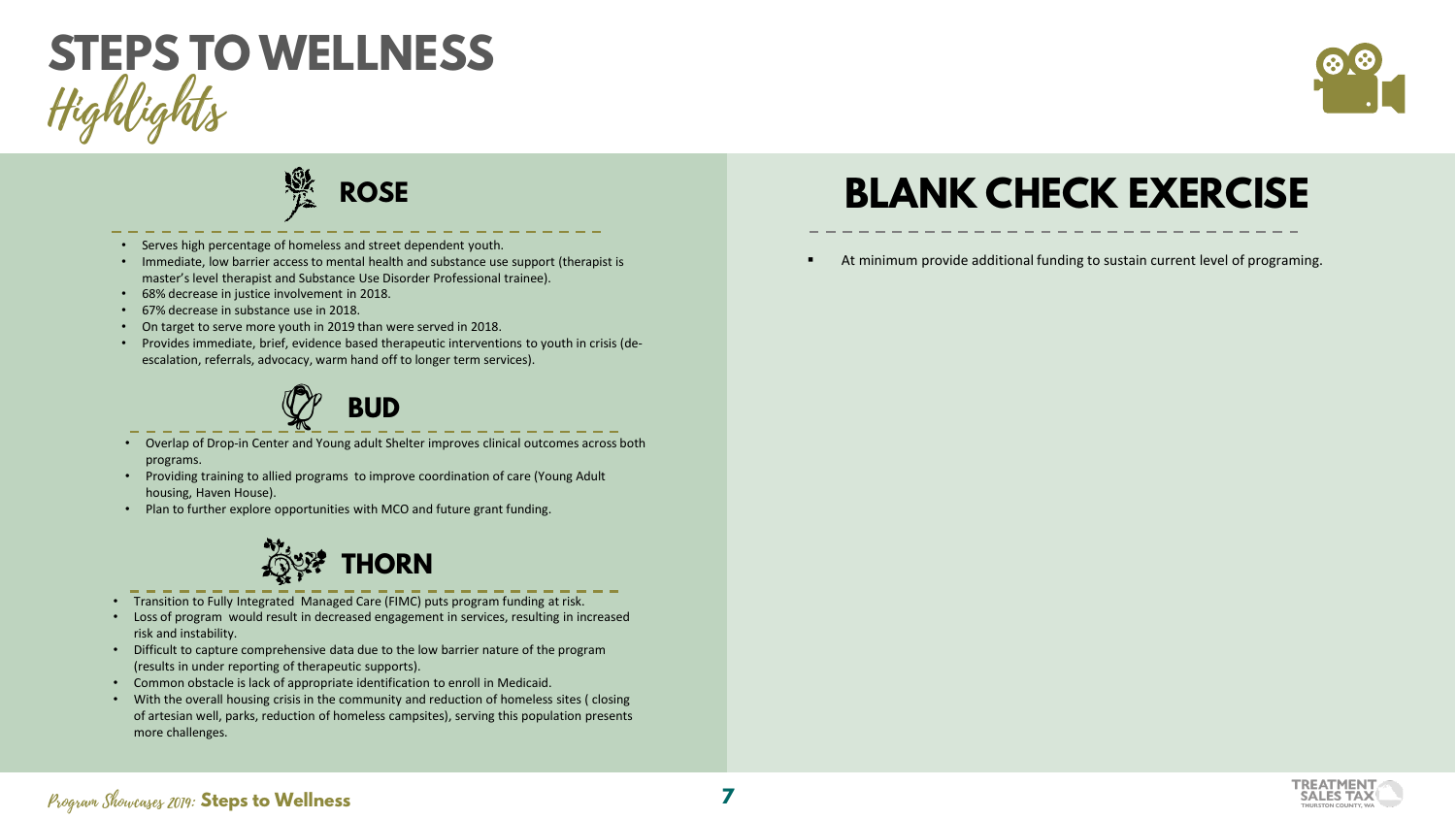# Data Reflections **YOUTH OUTPATIENT TREATMENT**



**Increase in Middle School Aged referrals** 2017-2018- (42) 6-8th grade referrals in Thurston county

2018-2019- (117) 6-8th grade referrals in Thurston county

**Increase in tobacco use reported in last 30 days** 2017-2018-(105) youth reported tobacco use in the last 30 days in Thurston County 2018-2019- (136) youth reported tobacco use in the last 30 days in Thurston County

- Have staff available for middle school assessments at the feeder schools.
- We have offered monthly ATOD education groups in each district for youth experimenting with nicotine or other substances.
- **Brief intervention (MET/ CBT 5) sessions done** individually for youth who meet mild diagnosis.
- We have worked on developing a "Vape" and tobacco curriculum to use for youth only identifying use of these products.
- Placed a SAP in the middle schools to help identify students of concern (limited in non CPWI sites)
- Changed wording on data collection to include vape or electronic nicotine devices
- Changed our UA forms to allow for testing for trending substances such as Xanax and Kratom

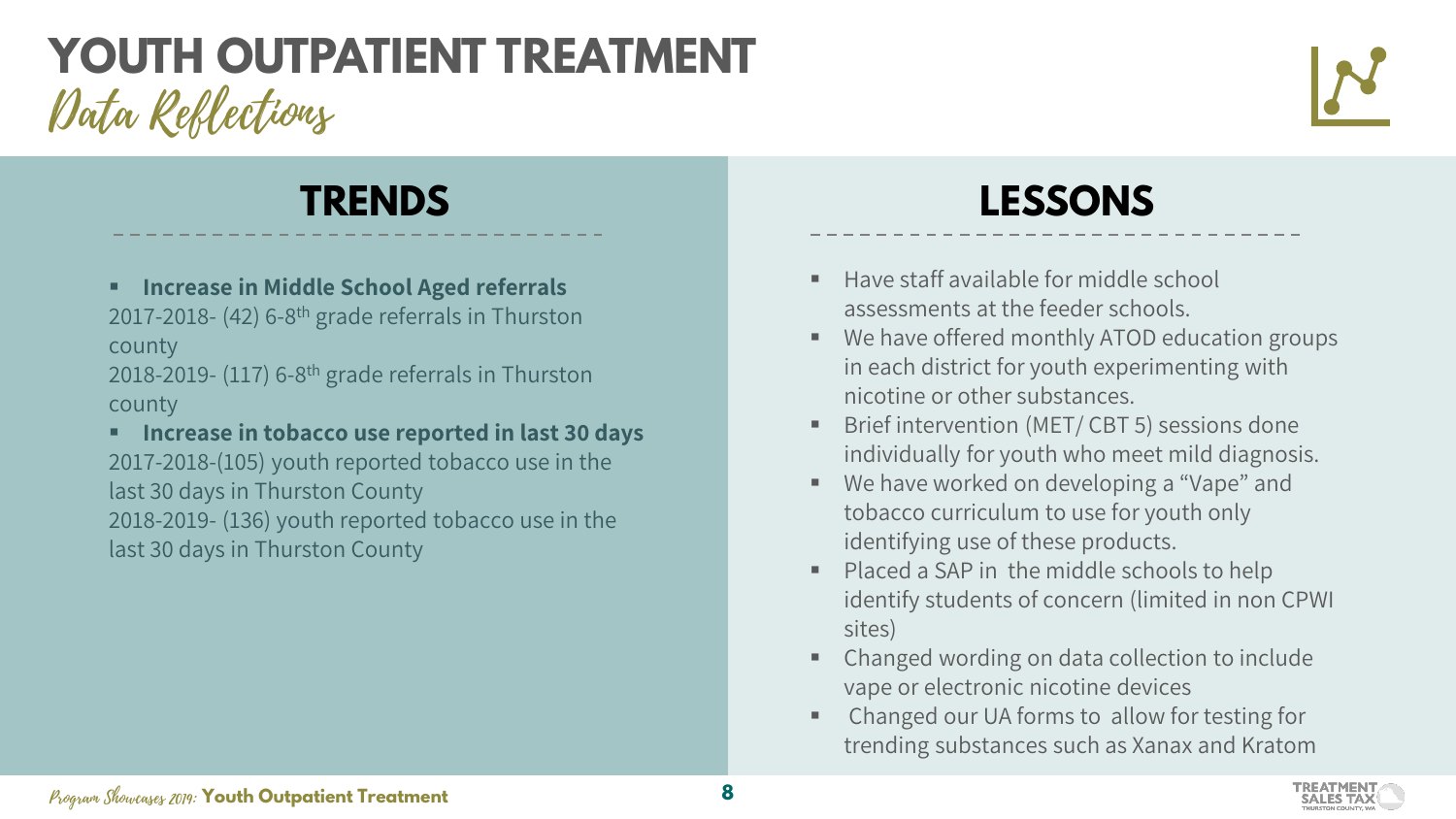# Highlights **YOUTH OUTPATIENT TREATMENT**



# *L*<br>※ROSE

• Night Groups at the ESD for youth engaged in prosocial activities or with conflicting schedules. Groups are held Tuesday and Thursdays from 6-8 PM.

## **BUD**

- School discipline changes
- More capacity to offer co occurring services in our region
- Offering IOP in the evenings

# **養經 THORN**

- Gaps in detention services
- Lack of Inpatient or day treatment options for youth.

## **BLANK CHECK EXERCISE**

- Recovery High School in the community for youth grades 9-12
- Prosocial activities for youth (Recovery Café, ROSC)

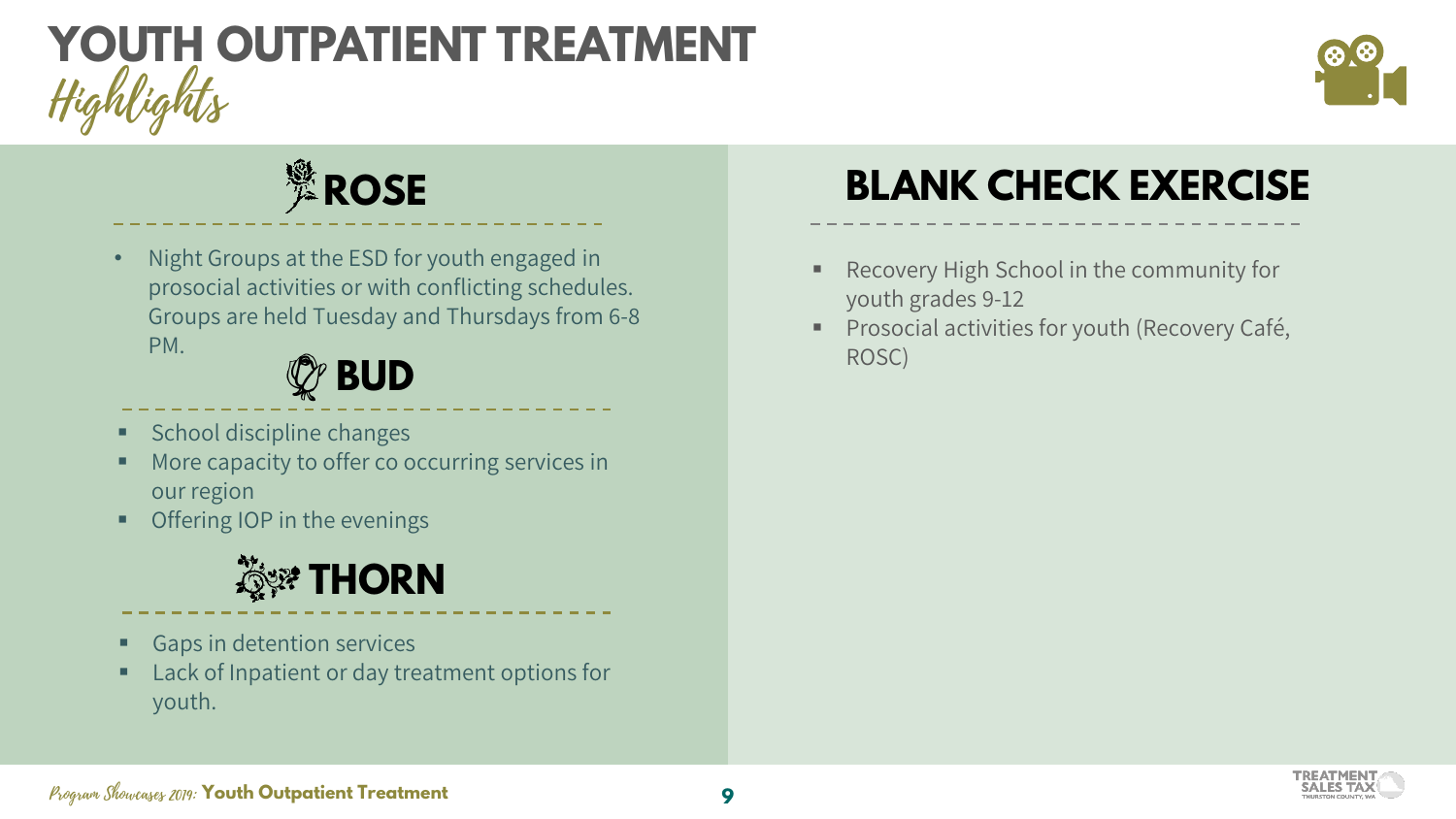## Data Reflections **MULTISYSTEMIC THERAPY**



- MST Inc. closely regulates caseloads (4-6 families; target 5) and how quickly new clinicians can build their caseload. During the past couple years, there were multiple vacancies (maternity leaves, job transitions, etc.) and clinicians have been doing required coursework towards their Substance Use Disorder credential reducing caseloads (to 4-5 families; target 4) that resulted in lower program capacity even though there has always been a waitlist. As of July, the program is fully staffed and we anticipate the number served in 2019 to approximate the 2016-17 numbers.
- Strong clinical outcomes have been achieved in areas of physical violence, substance use problems, suicidal gestures, theft, and arrests as documented in the data dashboard. Additional outcome data that is being tracked and showing positive outcomes includes: school suspensions & expulsions, running away, worried/anxious, parenting skills, family relationships, social supports, emotional symptoms, conduct problems, hyperactivity, peer problems, and prosocial behaviors.
- Discharge data for the past 4 quarters (year) demonstrates an average 77.14% successful exit rate, which is considered very positive for this atrisk population (with only 3% closing due to lack of engagement and 3% closing due to placement).
- Although not evident in the dashboard data, since January 2013, 17.6% of the youth served in MST were non-Medicaid and were only able to receive services because of TST funding.

- We have grown to rely on the TST quarterly reporting requirements and dashboard for helping track/monitor annual number served, outcome data, etc. to help with continuous quality improvement. It will be important to select meaningful measures if/when the data collected and analyzed through the UW is no longer available.
- TST funding for the non-Medicaid population (17.6% of those served in MST) has provided the opportunity to stabilize youth in their home/community and reduce the likelihood of residential placements outside of this region.
- TST funding also allows for continuity of care to families when a youth is in detention, which is a critical time for supporting the family to plan for the youth's return home.



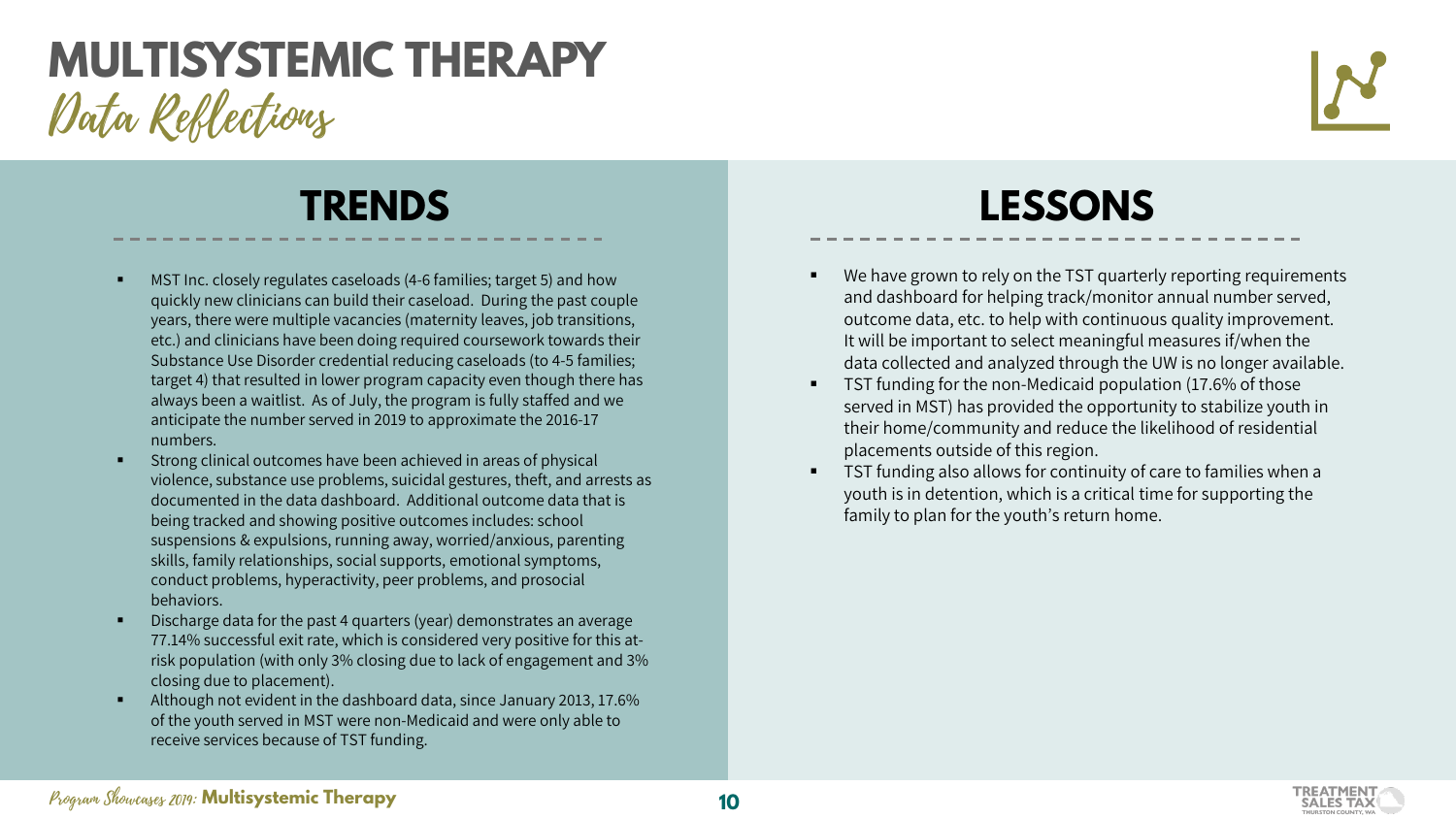# Highlights **MULTISYSTEMIC THERAPY**



# *L*<br>※ROSE

- MST is a well-researched evidence-based practice with significant technical assistance and oversight to ensure fidelity and strong clinical outcomes.
- CYS' MST program is achieving high fidelity to the model and their license is in good standing with MST Inc.
- Excellent community partnerships support through referrals, participation on steering, etc.

#### **BUD**

- Currently working with DOH on WAC exemptions that will support the fidelity to the model.
- Expanded SUD/Co-occurring workforce, i.e., all MST clinicians now have/receiving CDPT credentialing in addition to Masters Degree.
- Explore appropriate ratio of Medicaid to non-Medicaid slots.

## **養孵 THORN**

 Transition to Fully Integrated Managed Care (FIMC) creates some challenges related to centralized intake, reporting, care coordination, etc.

#### **BLANK CHECK EXERCISE**

 Sustain current level funding to ensure that non-Medicaid families have access to MST services in the community and that all Thurston County families can continue to receive support from MST while youth are in detention.



#### Program Showcases 2019: **Multisystemic Therapy**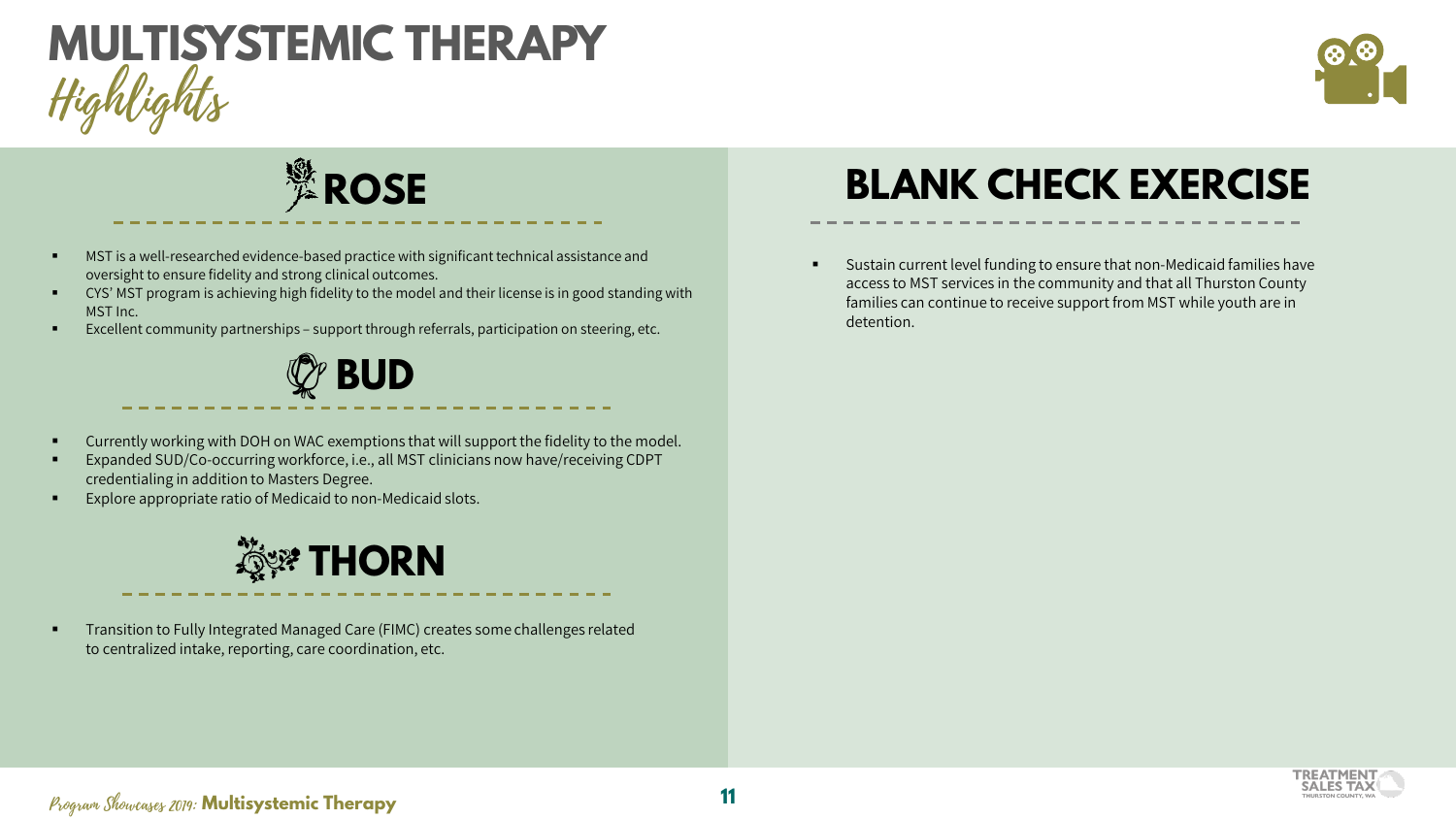## Data Reflections **NURSE FAMILY PARTNERSHIP**



- Increased number of clients engaging with behavioral health treatment
- Nurses consistently at caseload
- Percentage of clients with decreased substance use at exit has gone down over the last year, related to our new assessment tool.
- Successful exit rate has been 55-70% on average each quarter. Now at 93%.

- Strong need for ongoing training and user reliability relating to our new assessment tool.
- Ability to capture successful exit rate benefits our ongoing work to improve client engagement. It tells the story of why clients may leave the program early as well as those graduating.
- Separating the data to identify why clients leave the program allows us to see how many families exit for positive reasons. It gives us a clearer picture of areas we can work on to improve service delivery.

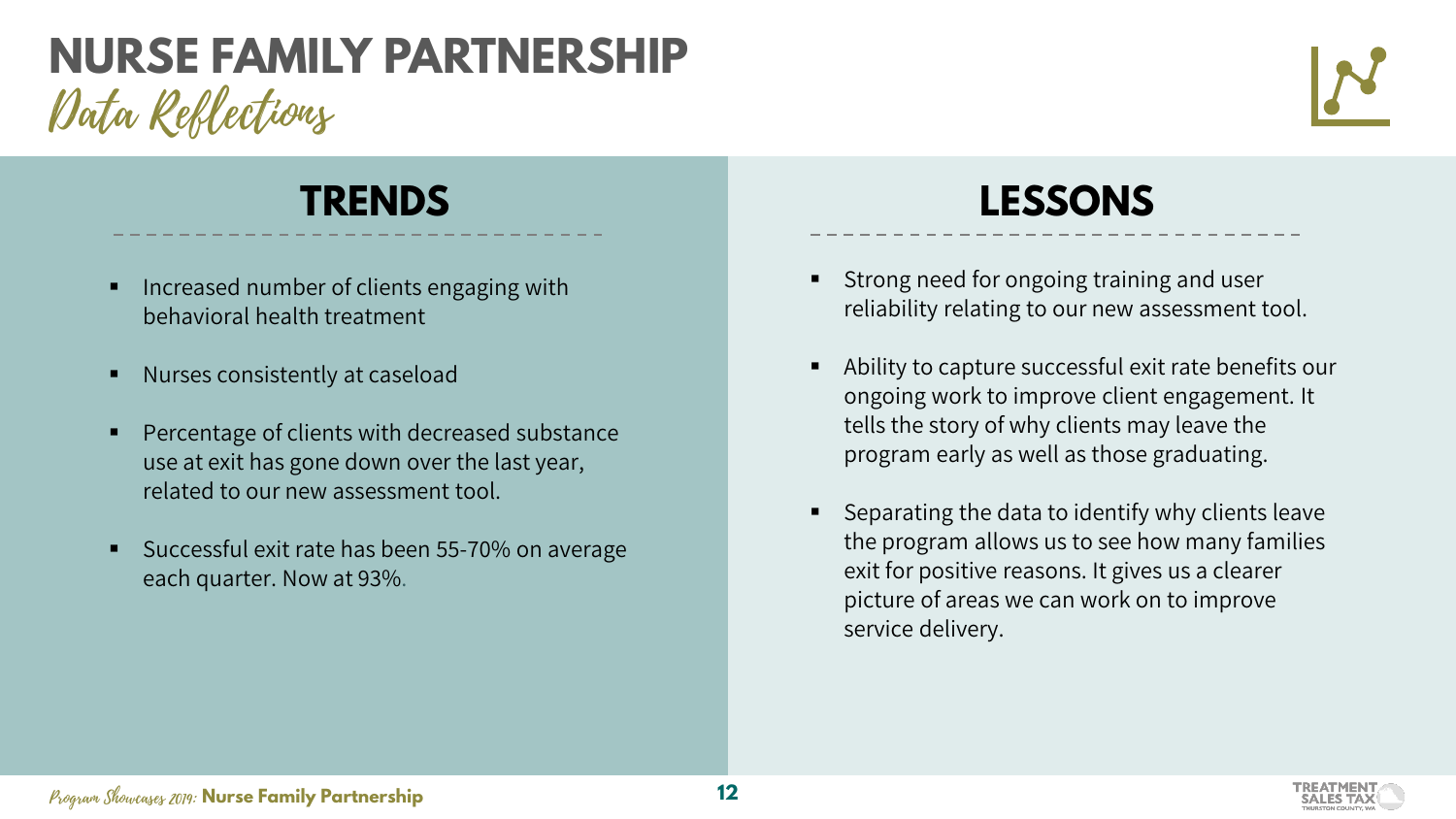# Highlights **NURSE FAMILY PARTNERSHIP**



# **※ROSE**

- Served more families in the last year
- Received Infant Mental Health training and earned endorsement

## **BUD**

 Additional upcoming mental health training for staff

# **養孵 THORN**

- As volume of data increased, we found the need to improve data management processes
- We still do not have capacity to serve all referrals we receive

#### **BLANK CHECK EXERCISE**

- **Offer additional nurse home visiting program for families not eligible for Nurse Family Partnership**
- We receive many referrals for families who are past enrollment eligibility for NFP.
- Often families are struggling with mental health or substance use concerns or have CPS involvement.
- It would benefit families and our community to offer public health nursing visits to provide interventions similar to NFP home visits.



#### Program Showcases 2019: **Nurse Family Partnership**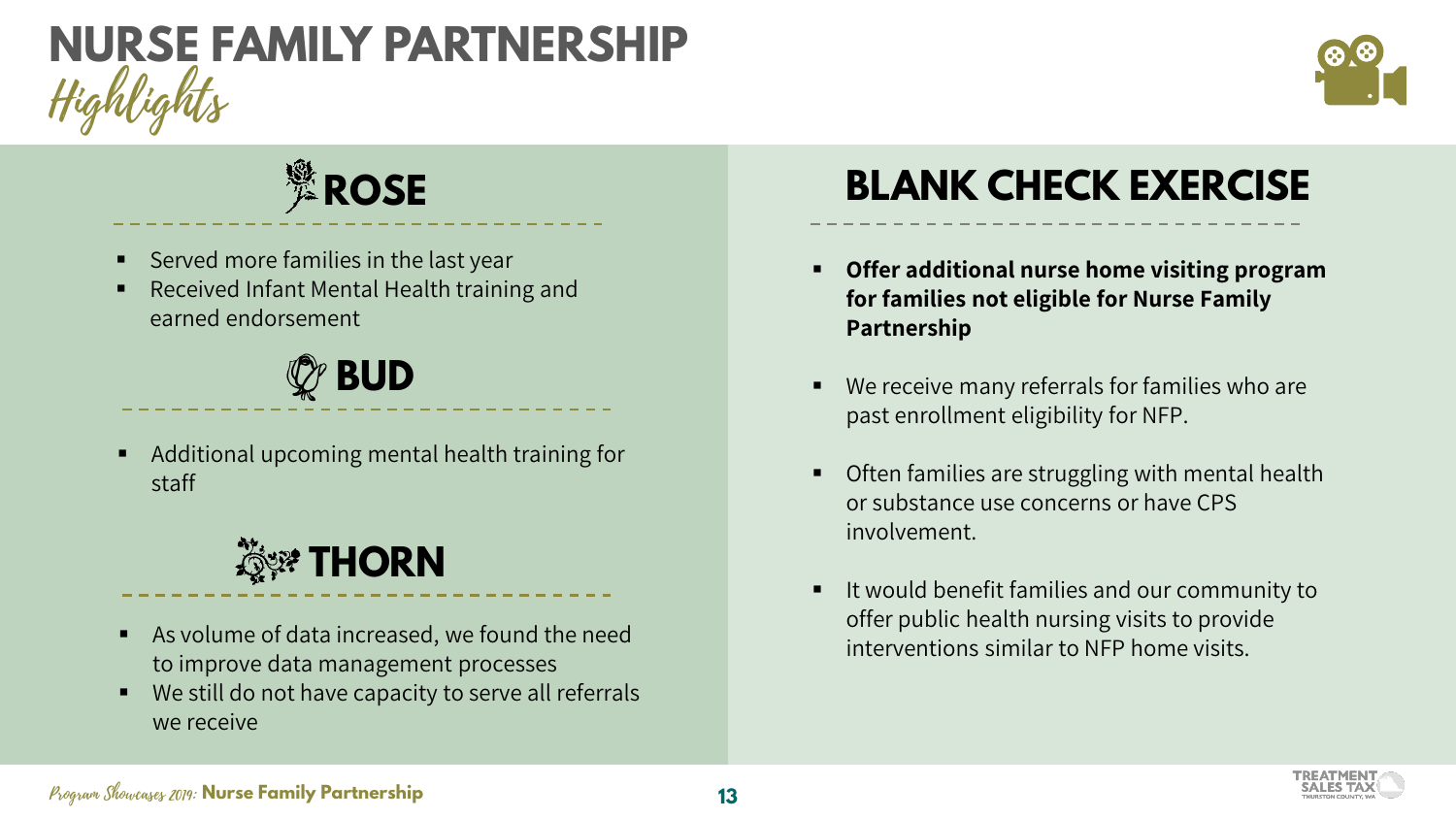### Data Reflections **JUVENILE COURT & DETENTION TRANSITIONS**



- The number served in Q1 & Q2 are down due to staffing vacancies and a decreased number of youth detained. The decreased staffing will be reflected in 2019 expenditures.
- The number of assessments/mental health assessments conducted are also impacted by staffing vacancies and census. Now that the program is fully staffed, it is anticipated that the number of mental health assessments will increase for the remainder of this year.
- Referral data for the past 4 quarters demonstrates an average of 73.5% of those referred to behavior health services by JCDT successfully engaged in behavioral health services. This means that 25 high-risk youth who were not receiving needed supports in our community in the past year are now engaged in ongoing, outpatient behavioral health services.

- Program requires two full time employees to adequately meet the needs.
- Continued training and consultation are necessary to lower safety risks of youth involved in juvenile justice.
- JCDT provides support and psychoeducation to juvenile justice as this agency encounters a variety of youth with special needs, including but not limited to, youth under age 12, autism spectrum disorder, psychosis, and traumatic brain injuries.

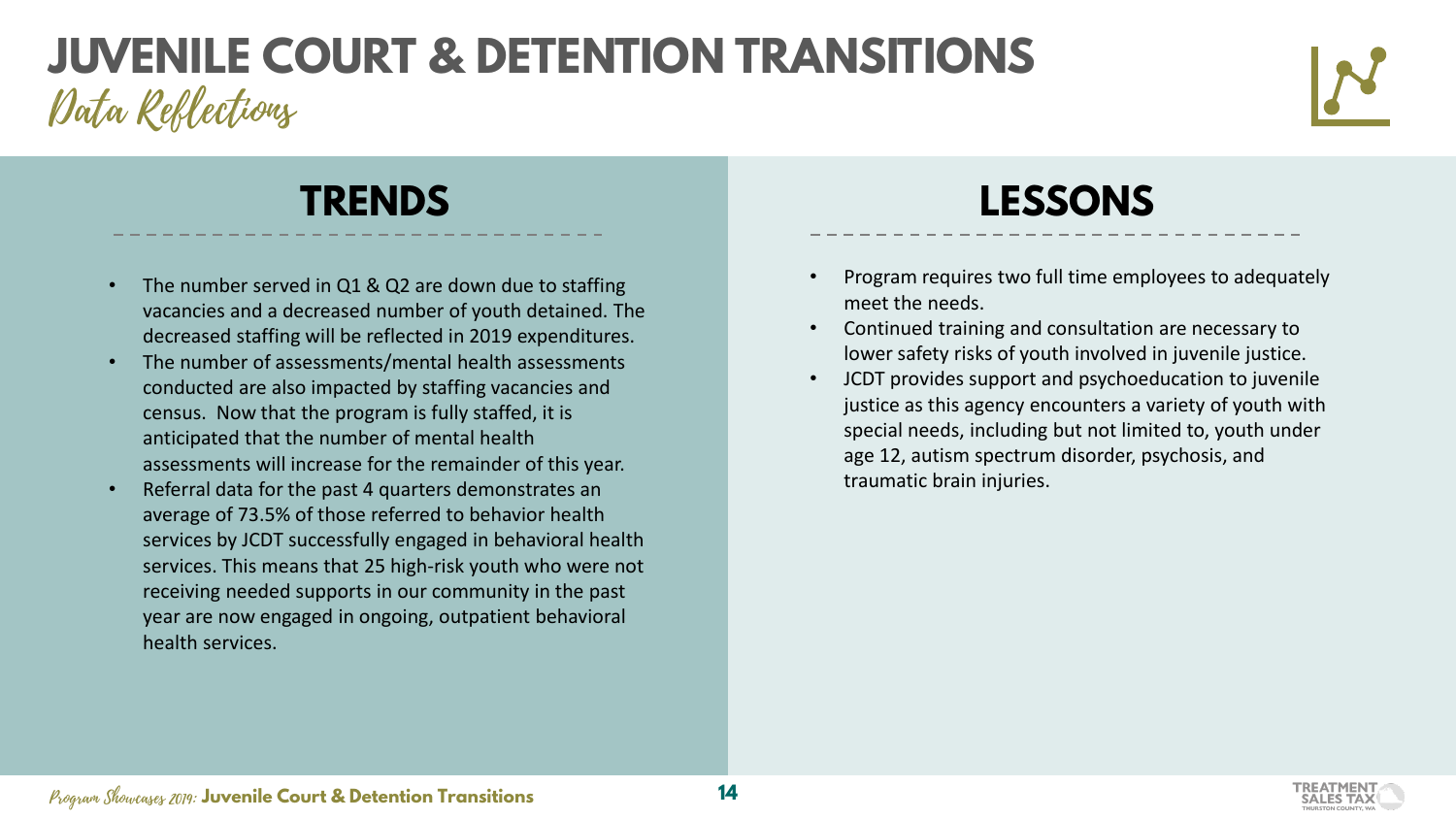### Highlights **JUVENILE COURT & DETENTION TRANSITIONS**



**ROSE**

- JCDT provides support, brief solution focused therapy, and crisis supports to youth while in detention that helps youth stabilize, plan for change, and develop emotional regulation skills.
- Strong partnerships with a variety of service providers/allied systems, which facilitates warm hand-offs to supports across all domains including crisis, housing, mental health, substance use, education, employment, medical, family counseling and other supports (e.g., Heart Strides, YWCA Girls Council, DCR office, and JJBHA).
- JCDT has coordinated the increased use of crisis services (DCR, CCS-Crisis Services) to support youth, when this is the appropriate type/level of care.
- JCDT provides training, consultation, and support to probation and detention staff so the justice system has a better understanding of behavioral health needs and so they can work from a trauma-informed lens. Trainings have addressed vicarious trauma, suicidality, and motivational interviewing.



- Anticipate being fully staffed remainder of 2019.
- Plan to further explore opportunities with MCOs, grant funding, and Mason County.
- Continued training to detention and probation employees.
- Further involving families in follow-up support.



- Transition to FIMC puts program funding at risk, which could jeopardize the program.
- Number of youth in detention continues to fluctuate/decrease making it difficult to engage clients that could benefit from the program.
- Housing instability creates challenges in providing referrals and services for this population.
- Without being embedded within juvenile justice to provide training/consultation to staff and support to youth:
	- a) Youth's behavioral health needs may not be addressed, which may lead to crisis situations for staff and increased liability for juvenile justice.
	- b) Missed connections of youth to services and not addressing core issues may lead to increased crises and recidivism.

#### **BLANK CHECK EXERCISE**

Provide funding needed to sustain current level of programming given the likelihood that Federal Block Grant and State Only funds will be decreased/unavailable in 2020.



#### Program Showcases 2019: **Juvenile Court & Detention Transitions**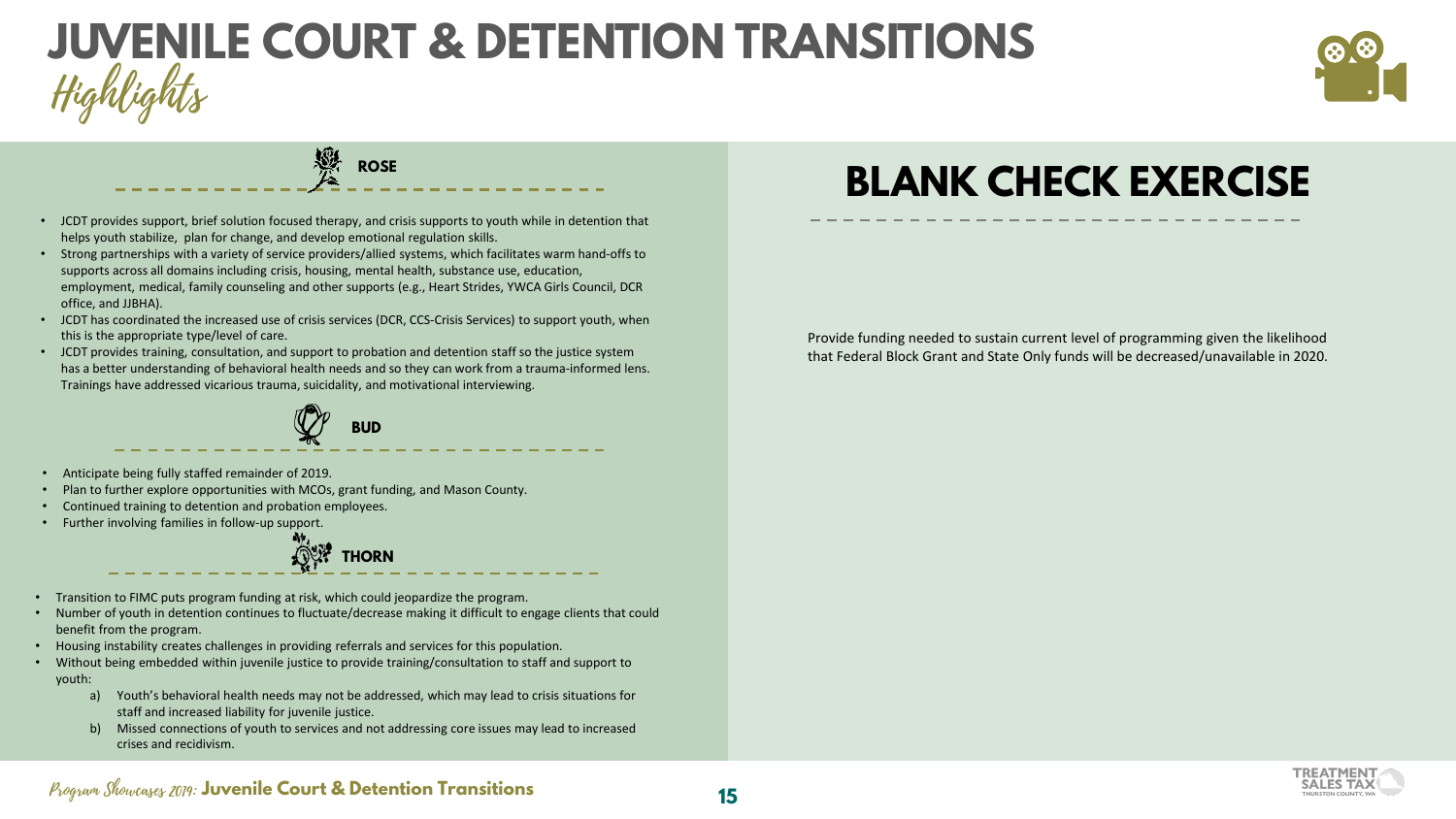## Data Reflections **Juvenile Justice Behavioral Health Alternative (JJBHA)**



- The majority of clients who exited the program had reduced substance use and improved mental health.
	- **Of the clients with substance use who exited the** program 94% had reduced use (16 of 17).
	- **Of the clients with mental health needs who exited** the program 69% had improved mental health (16 of 23).

- Data collection
	- **Individualization vs. standard measures**
- Performance and improvement
	- **Community partnerships/collaboration is** crucial
	- **Creation of more program infrastructure** (treatment reports, consultations, policy etc.)
- Clients served
	- Wide variety in regards to criminal history, age, and treatment needs

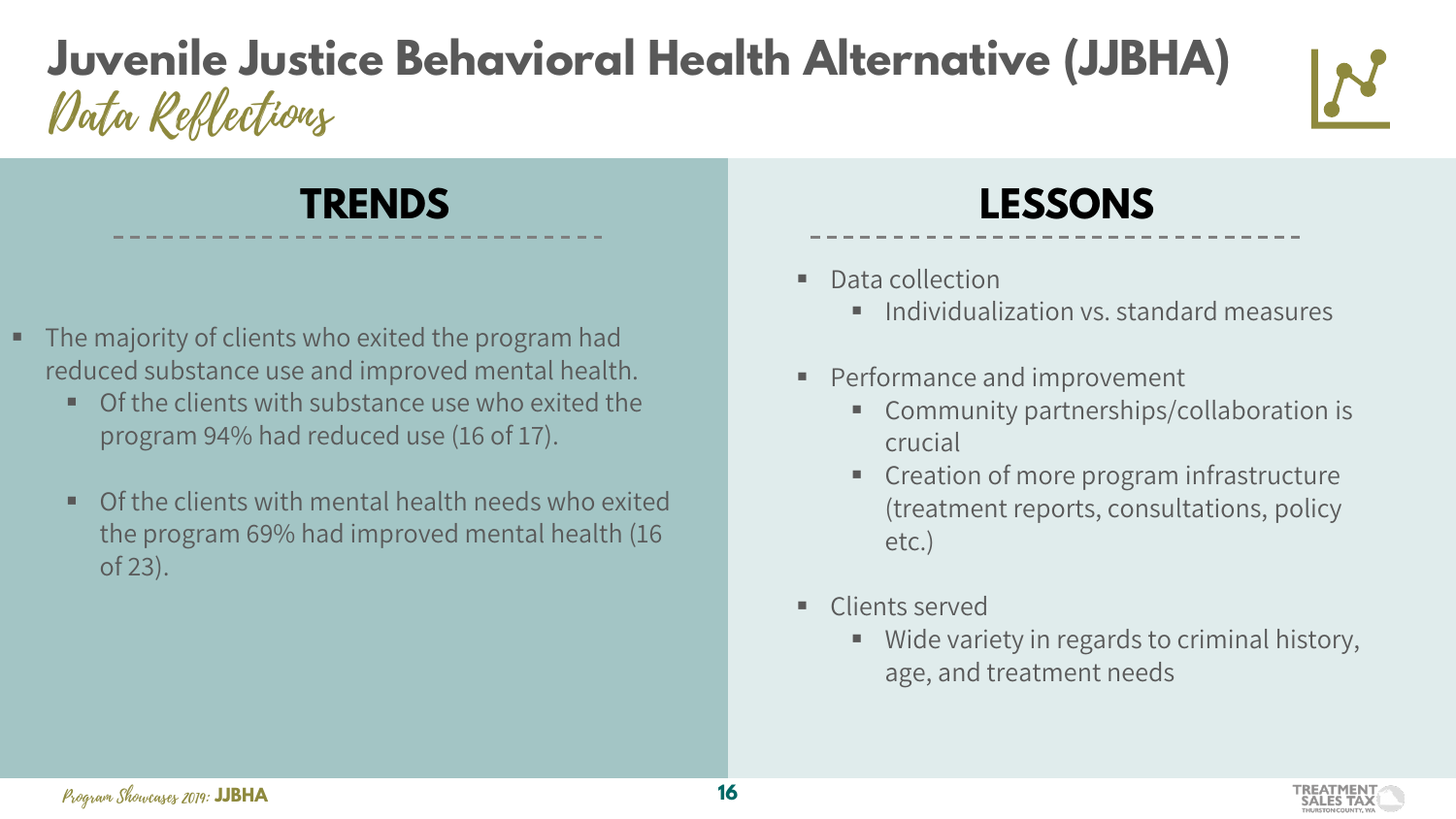# Highlights **Juvenile Justice Behavioral Health Alternative (JJBHA)**



# **紫ROSE**

- Increased formality and depth of information with court reports
- Increased community partners/collaboration
- Effective use of internal resources

## *C*BUD

Consultations/team meetings starting on 9/9/19

## **養經 THORN**

- **Insurance challenges and service availability**
- **F** Timeliness and turnaround for information
- **EXECUTE:** Limited opportunities for team based approach in the Juvenile Court

#### **BLANK CHECK EXERCISE**

- Create more internal programming
- Fund more specialized treatment options for youth

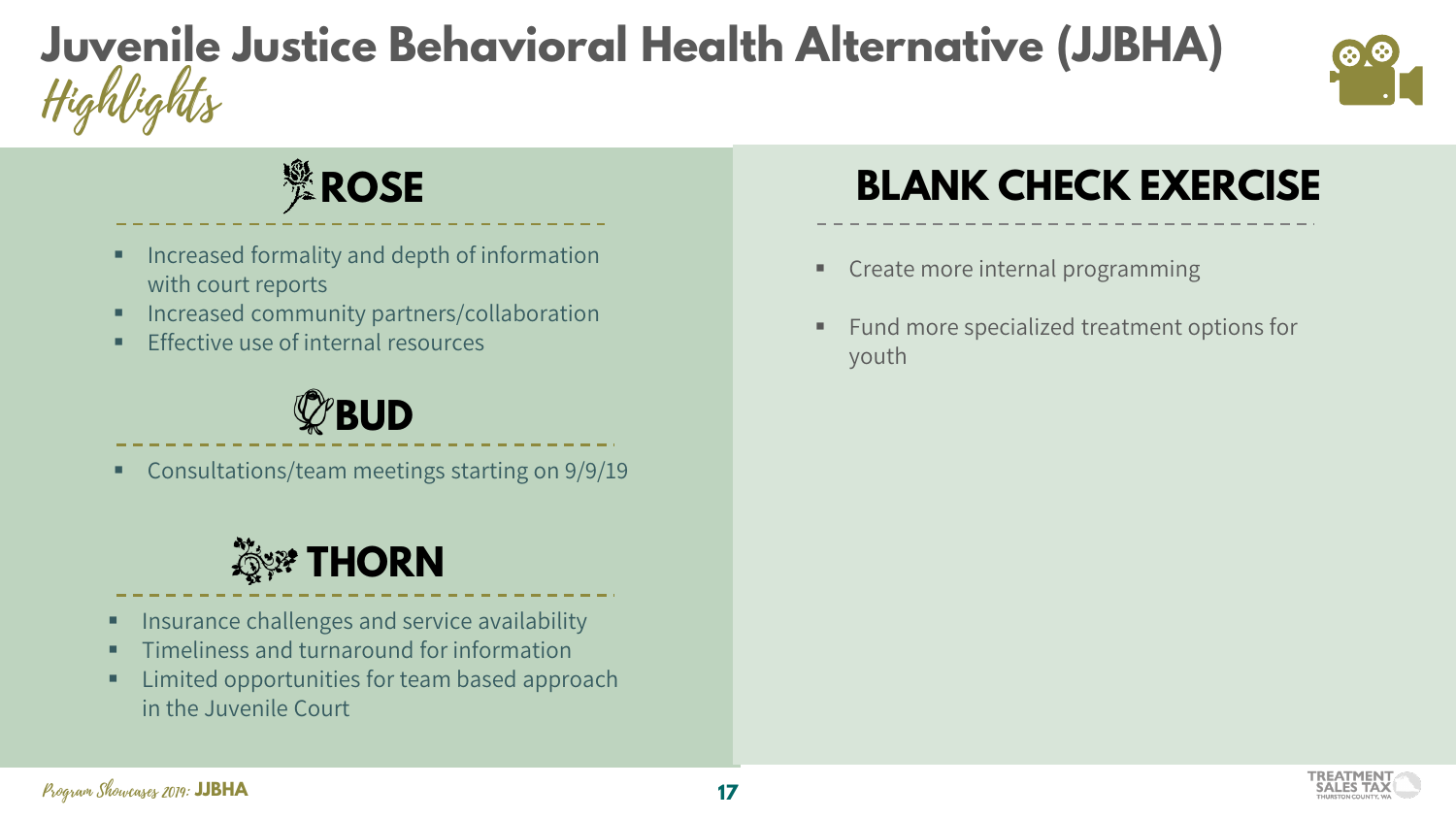## Public Defense Perspective **Juvenile Justice Behavioral Health Alternative (JJBHA)**



- Our participants are working with a wide array of service providers in the community that are not available or utilized by those on standard probation
- We are implementing an incentive program to keep our youth motivated and recognize accomplishments



- The JJBHA Steering Committee is meeting regularly again to assess the success of the program and make adjustments
- The JJBHA team has begun staffing the day's cases in advance of hearings, which will hopefully allow all parties to discuss responses and incentives and address any compliance issues or service gaps

# **ROSE BUD THORN**

- We've recently had changes to the court commissioner and prosecutor, which can be tough for the juveniles involved
- Keep a consistent team as best we can



F in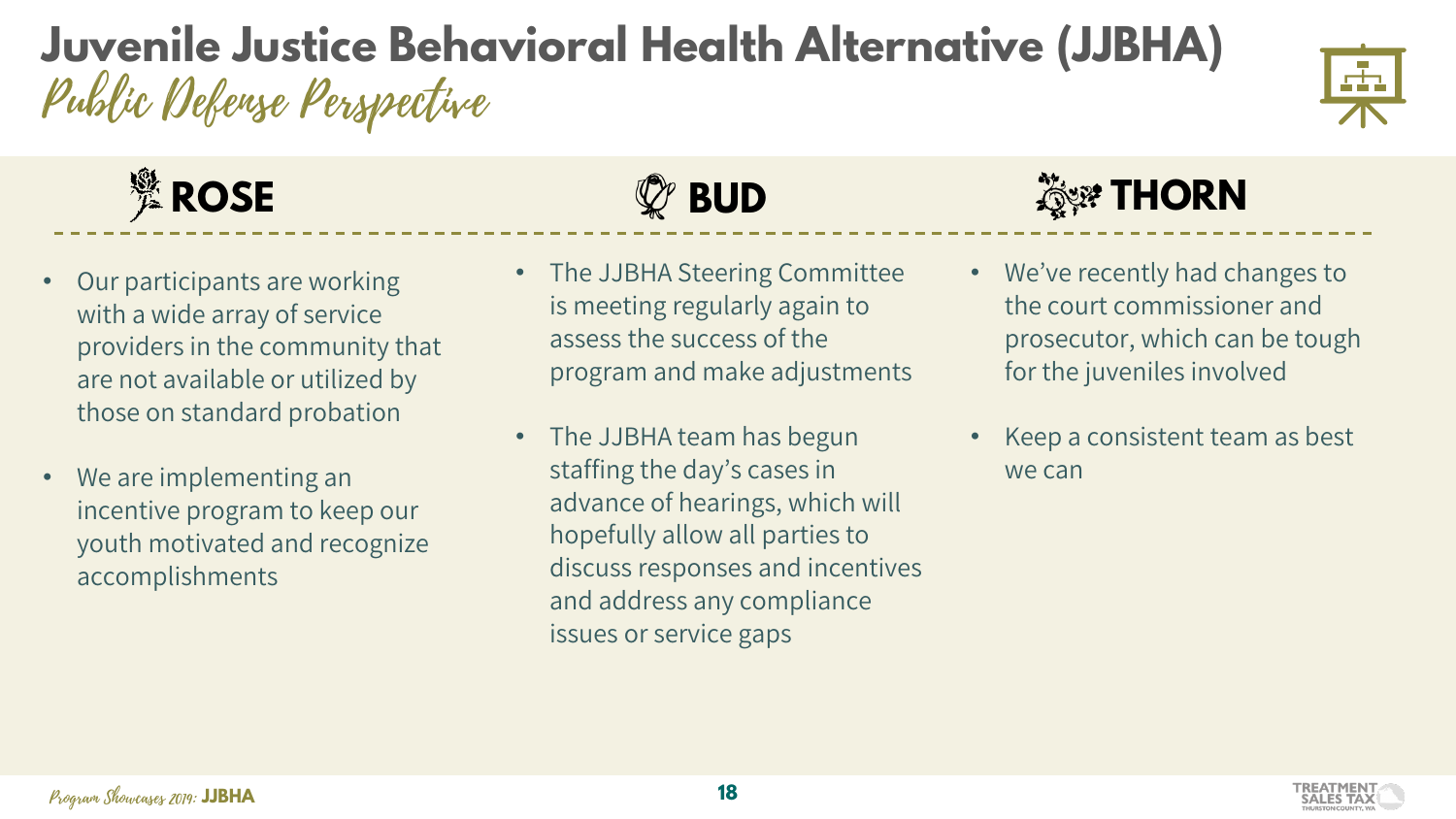# Data Reflections **EQUINE-ASSISTED YOUTH PEER SUPPORT**



- Served 81 youth to date since 2017
- 82% reduction in Mood Disturbance
- 69% reduction in Anxiety
- 82% reduction in Suicide Risk
- 77% reduction in Substance Use
- 88% reduction in Crime/Delinquency
- 79% increase in Optimism
- 72% increase in Community Connection
- 76% increase in Resiliency

- **Establishing process for** collecting/analyzing CANS data
- Setting parameters for which sections of data to analyze for purposes of our program and the funding interests
- Clients: civil and criminal cases

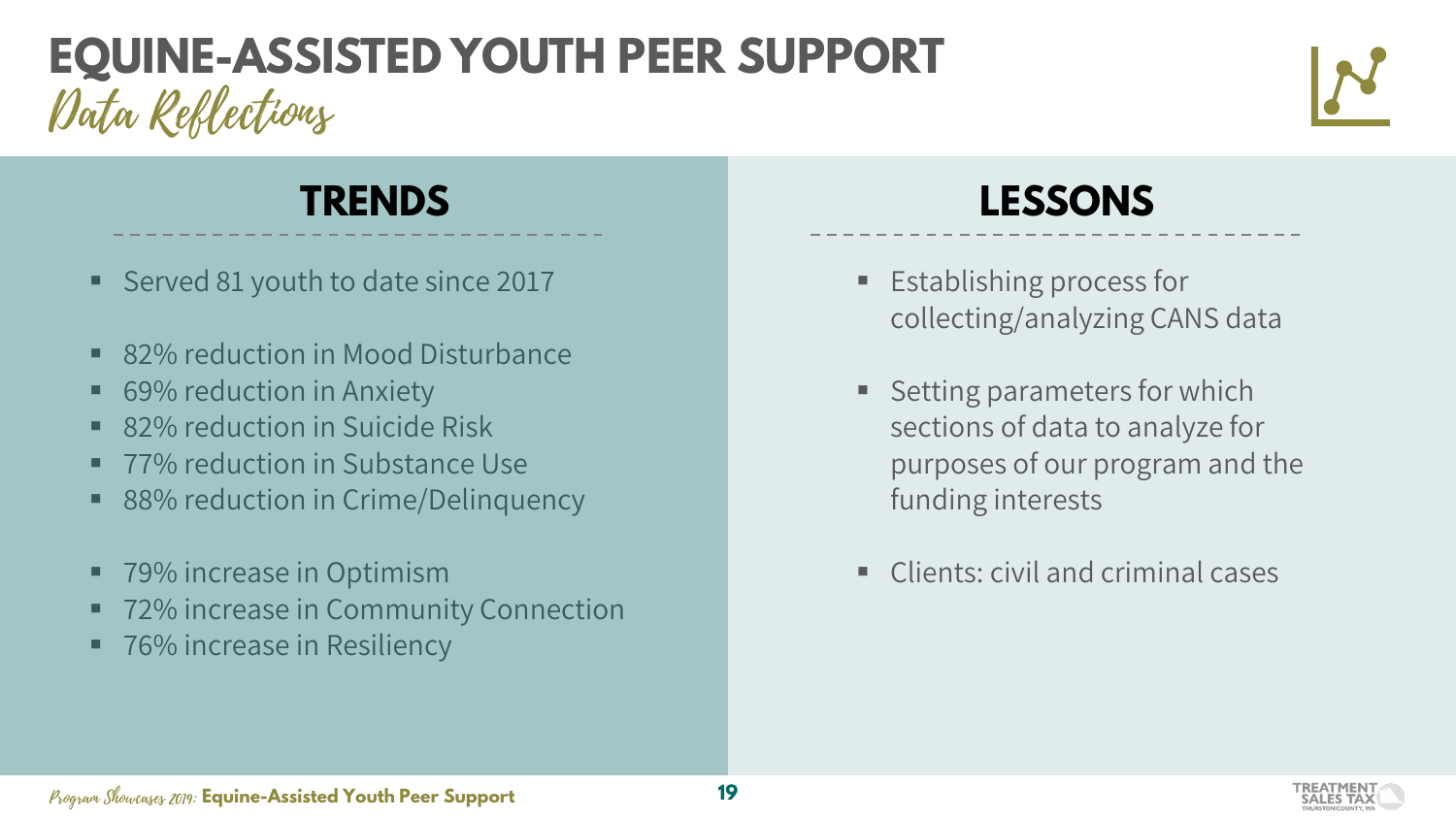# Highlights **EQUINE-ASSISTED YOUTH PEER SUPPORT**



# *L*<br>※ROSE

 Engagement for the program remains steady

# **BUD**

 We are working towards creating and implementing a family program and expanding the after-school program for the youth

# **<b>Exact THORN**

 Transportation is our biggest challenge and concern. We are working on acquiring grant funding to purchase a van.

## **BLANK CHECK EXERCISE**

If we had an additional \$300,000 of TST funding, what would we do with it?

- Weather-proof our arena for year-round programming
- Have staff attend trainings and workshops
- Hire full-time staff
- Create and implement a family program
- Maintain an after-school program for the youth that would take place 4 days per week

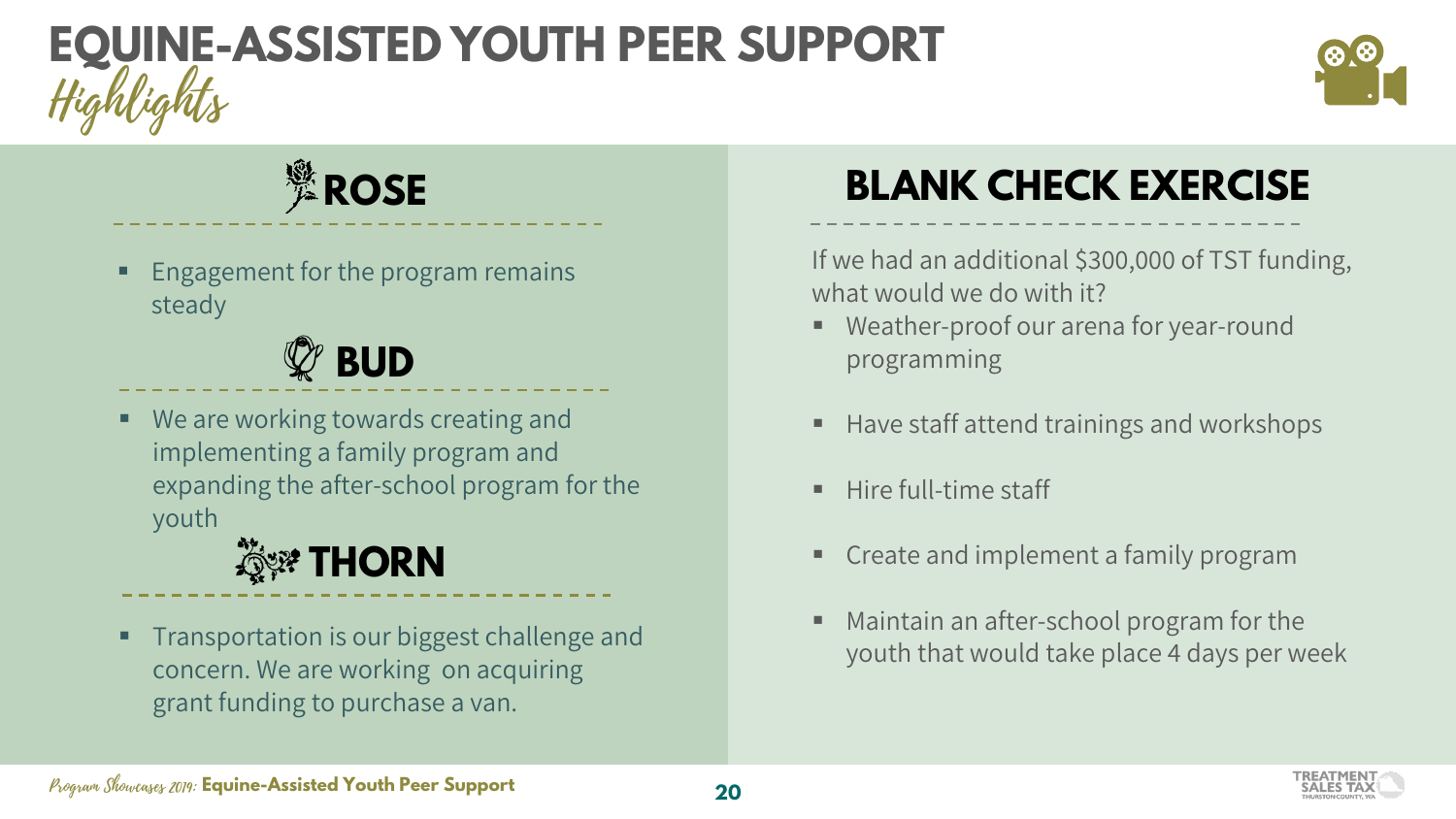# Data Reflections **DOMESTIC VIOLENCE CASE COORDINATOR**



- **Increased engagement in treatment**
- **Increasing caseload numbers**
- **Decrease in successful exits**



- Using a well defined definition of successful exit for those with a Mental Health treatment requirement
- **Using a well defined definition of homeless**

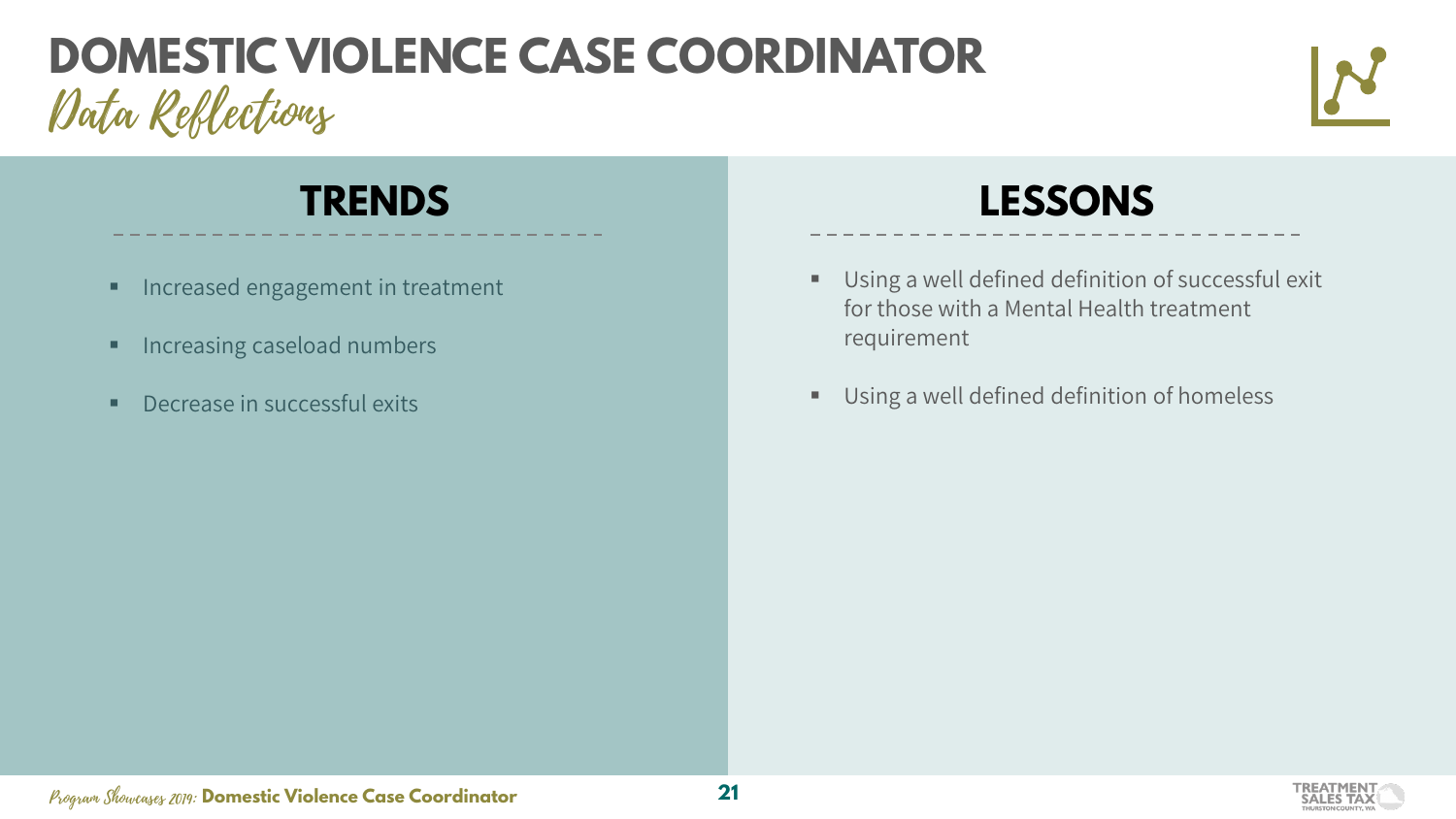# Highlights **DOMESTIC VIOLENCE CASE COORDINATOR**



# *<br />
<b>ROSE*

## **BUD**

 Implementation of incentives to increase successful exits

## **養經 THORN**

 Participants not being able to afford Domestic Violence treatment

#### **BLANK CHECK EXERCISE**

- Increased engagement in treatment **New Case Management Data Base** 
	- Scholarships funds for Domestic Violence treatment.
	- Push notification system to remind participants of court and court related treatment obligations
	- Attend trainings focused on Domestic Violence Prevention

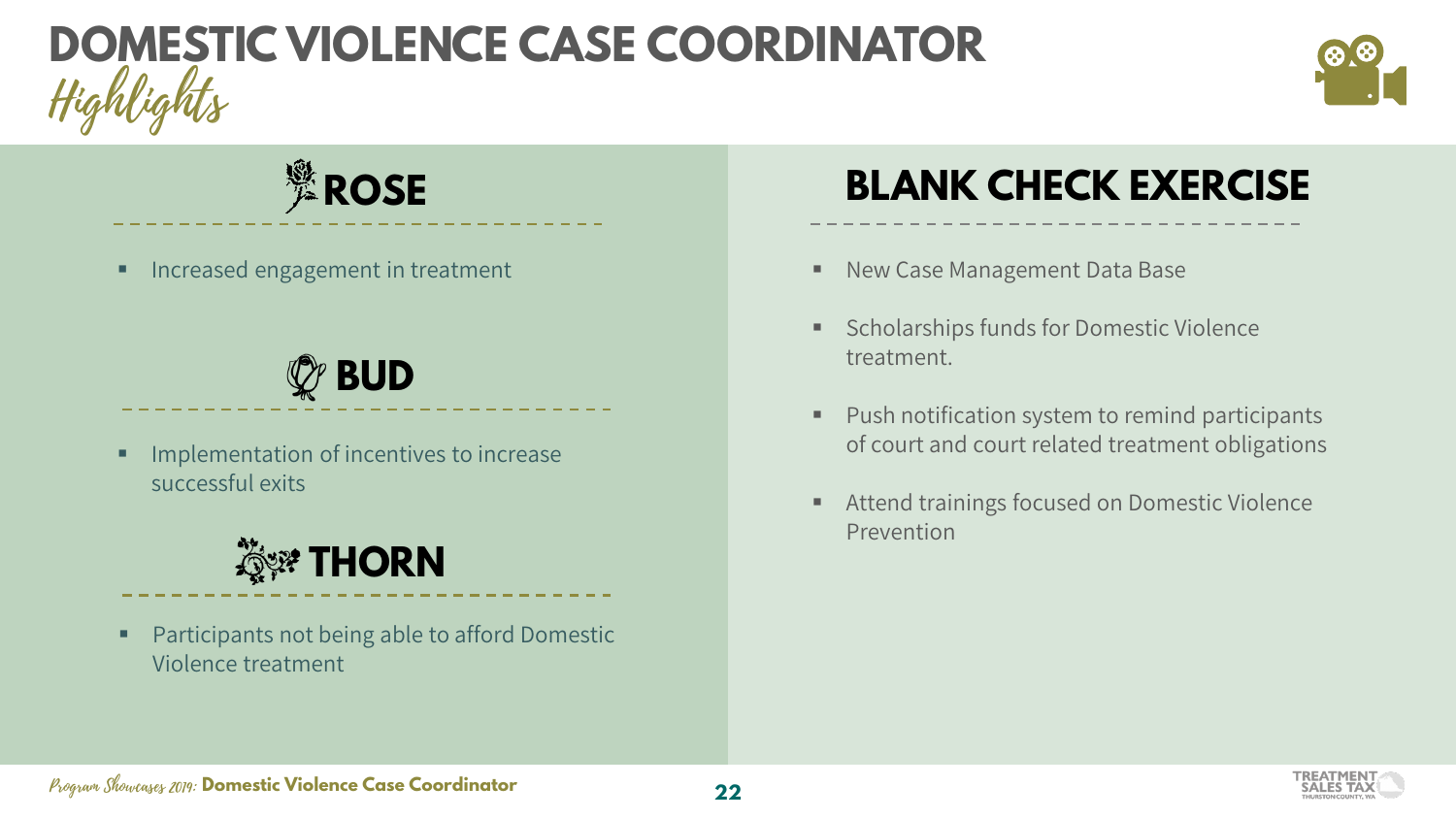### Data Reflections **FAMILY RECOVERY COURT**



- **Increasing caseload numbers in 2019**
- Surpassed annual target number of clients served (N=20) every year since 2016
- Gender identify breakdown of participants has remained relative consistent over time
	- $\blacksquare$  Males (17.4% 26.1%)
	- Females (73.9% 82.6%)

- Using a well-defined definition of "homeless"
- Family First Prevention Services Act
	- **Time at each visitation stage**
	- **Time to reunification**
	- **Prevention strategies already utilized**
- Increase active recruitment of fathers

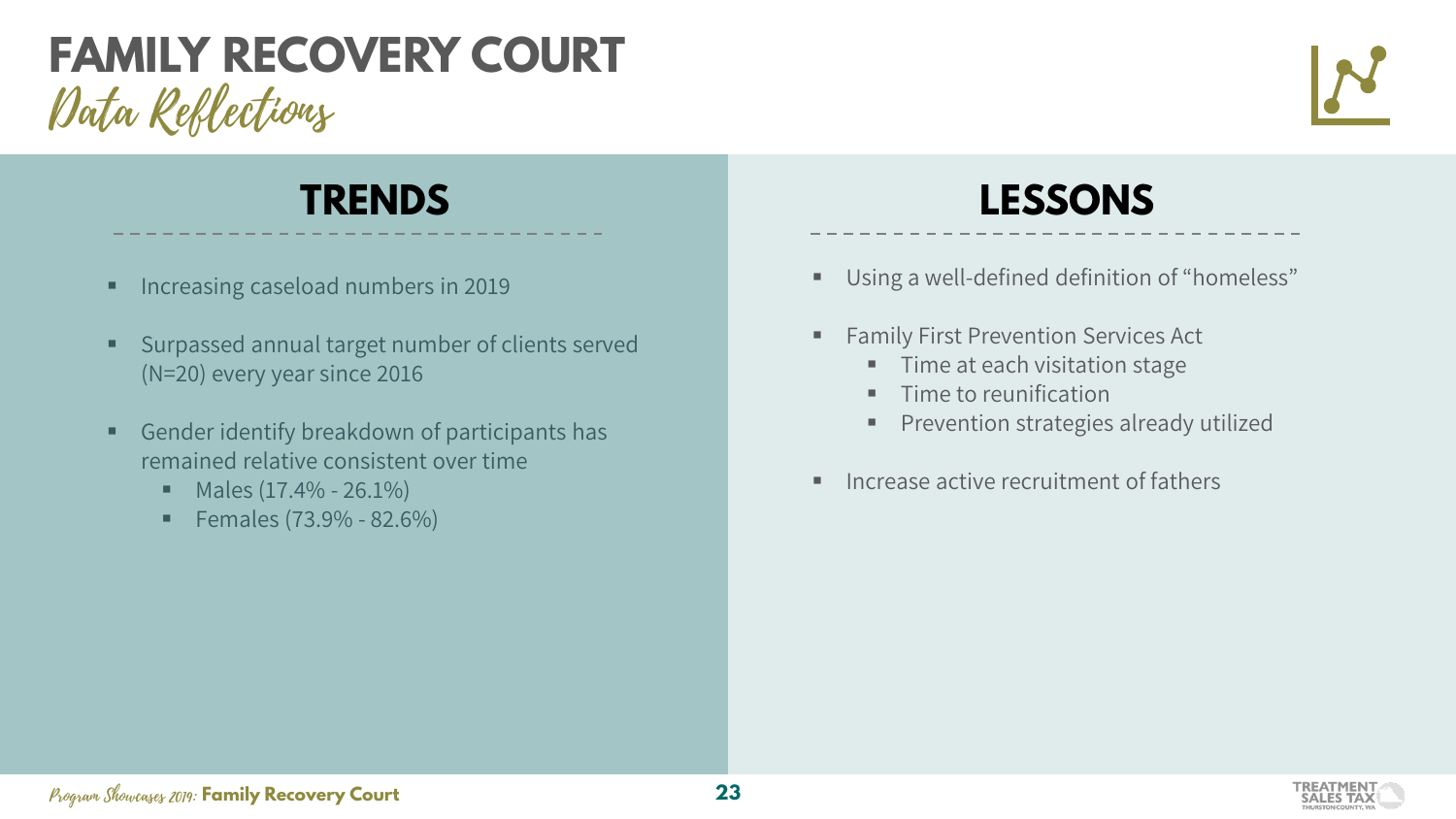



*L*<br>※ROSE

High demand for the program

# *C* BUD

 Implementation of trauma-informed principles into existing practice



Reaching maximum capacity

#### **BLANK CHECK EXERCISE**

- Hire a case manager
- Vouchers for housing
- Legal Financial Obligation forgiveness
- Transportation services
- Regular opportunities to learn and practice mindfulness, biofeedback, and stress-regulation
- Trauma-informed yoga classes
- Provide a trauma-informed parenting class/group
- Implement a trauma-informed alternative to urinary analysis testing (e.g., fingernail testing; saliva)



#### Program Showcases 2019: **Family Recovery Court**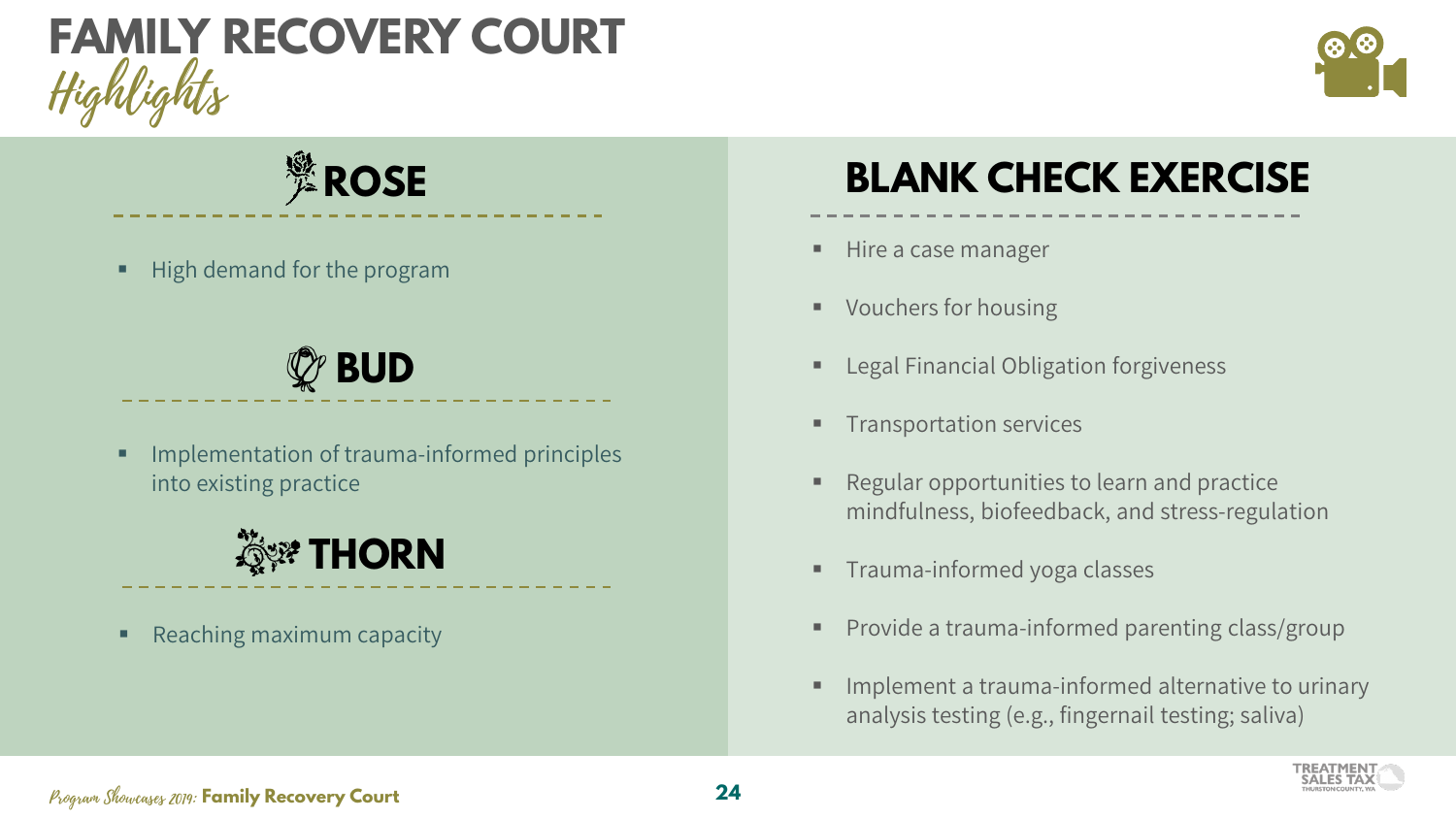#### Treatment Court Conferences **FAMILY RECOVERY COURT**

### **NATIONAL CONFERENCE HIGHLIGHTS**

#### **Motivating Behavior Change**

- **Fixed vs. Growth Mindset**
- Using incentives and responses
- Modeling behavior

#### Next Steps:

- **Revise incentives/response matrix**
- **IMPLEMENT 4:1 incentive/sanction guidelines**
- **Develop scripts (samples provided at NADCP)**

#### **Family Treatment Court Practices**

- New best-practice standards (to be released) Next Steps:
	- **Implement strength-based language:** 
		- **"** "family time" vs. "visitation"
		- **"** "adherence" vs. "compliance"
	- Revise practice for selecting, communicating, and reviewing participant assignments

#### **Trauma-Informed Practices**

- Appropriate assessment and evaluation
- Nervous system integration and regulation
- **Trauma-informed yoga and mindfulness** Next Steps:
	- **Evaluate effectiveness of current assessment** practices
	- Develop a trauma response regulation plan template
	- Team member training (October  $4<sup>th</sup>$  Retreat)
	- Explore options for implementing principles of healing centered mindfulness and yoga